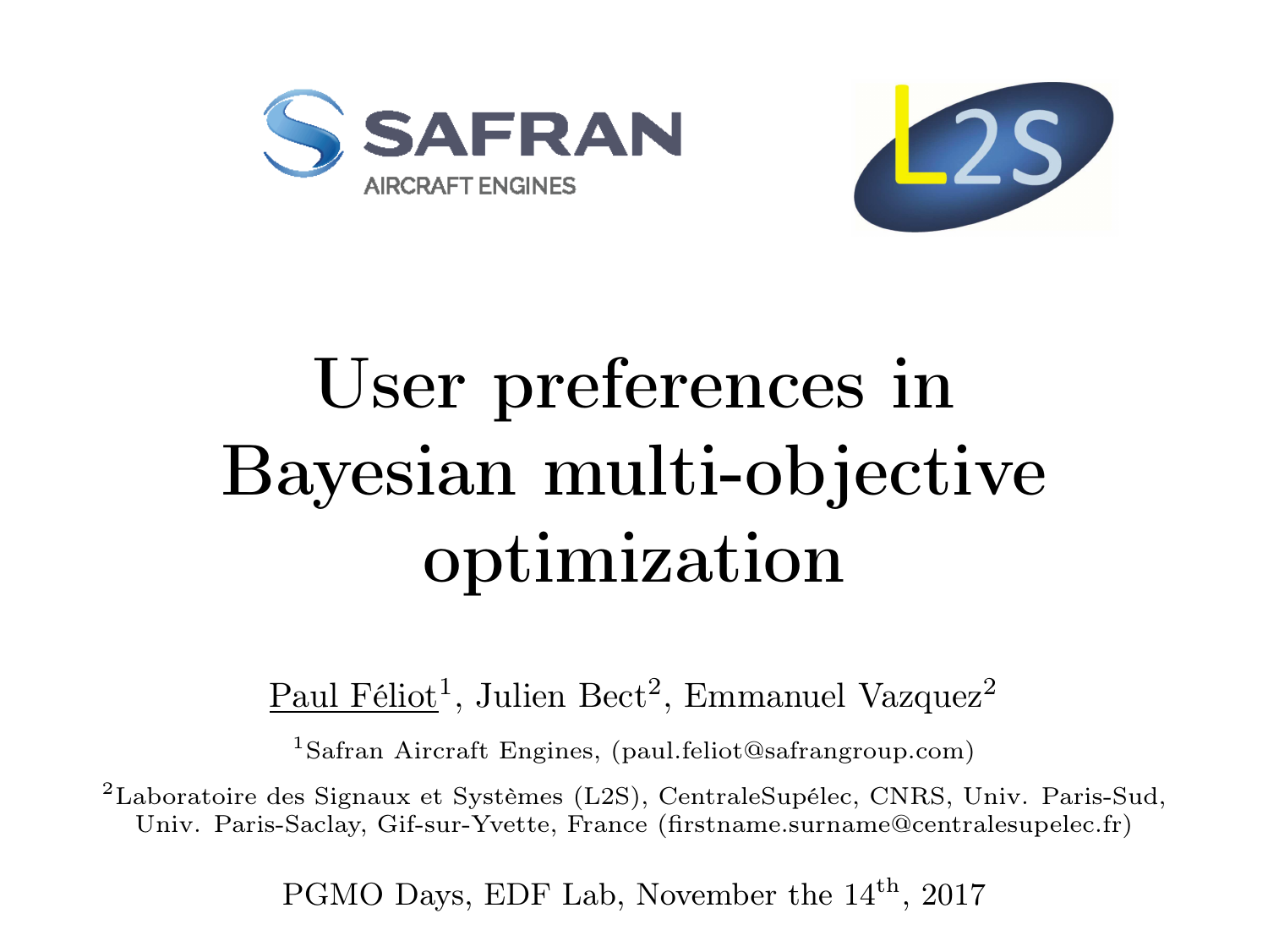Copyright 2017 Paul Feliot, Julien Bect & Emmanuel Vazquez

You are allowed to share (copy and redistribute the material in any medium or format) this document under the terms of the



licence (<https://creativecommons.org/licenses/by-nc-nd/4.0/>).

You can cite this work as:

| @misc{FBV:PGMO:2017, |                                                                  |
|----------------------|------------------------------------------------------------------|
| author               | = {Feliot, Paul and Bect, Julien and Vazquez, Emmanuel},         |
| title                | $=$ {User preferences in Bayesian multi-objective optimization}, |
| howpublished         | $=$ {PGMO Days 2017 (slides)},                                   |
| month                | $=$ {November}.                                                  |
| year                 | $= \{2017\}$                                                     |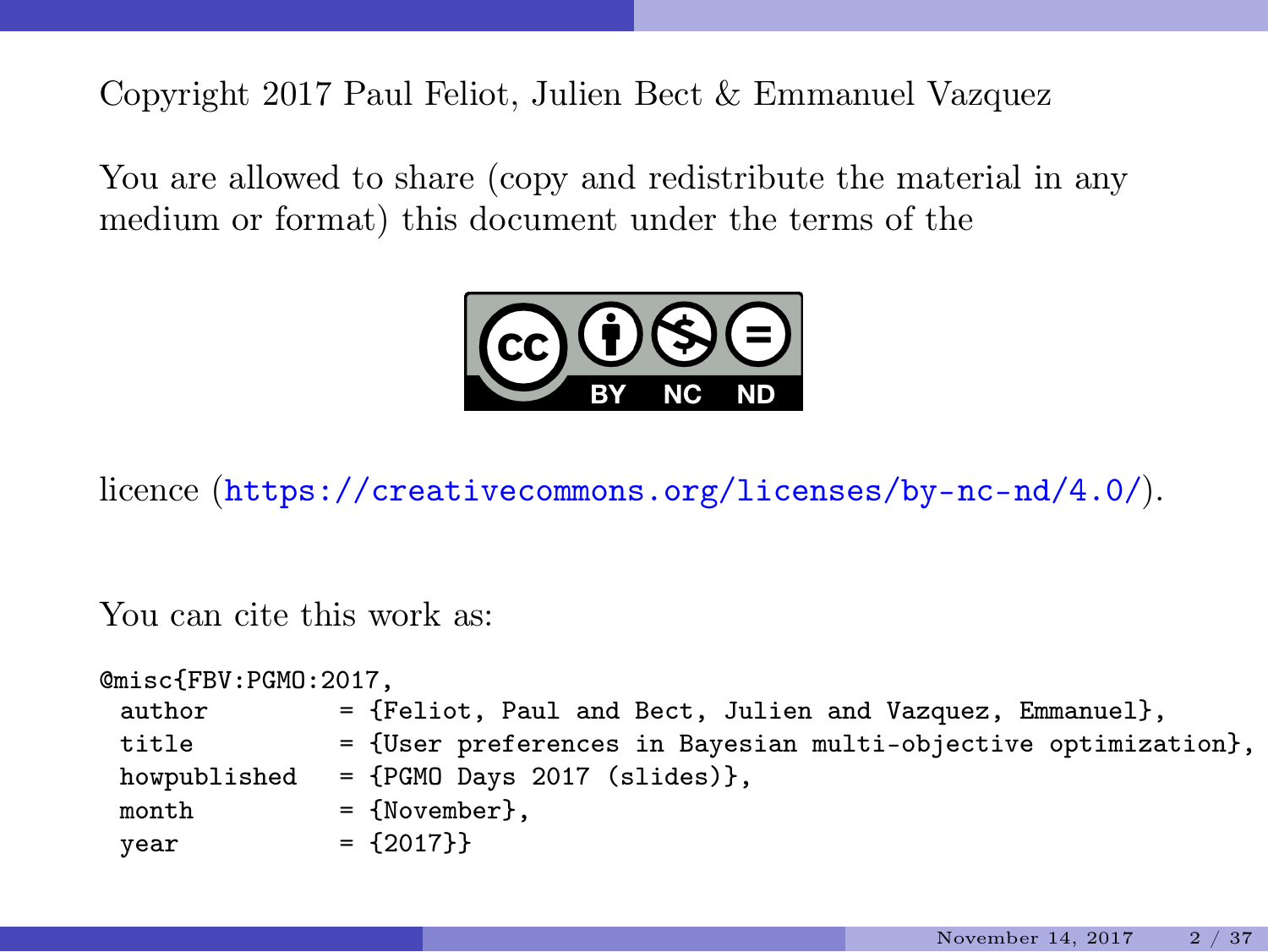### Outline of the presentation

[Introduction](#page-3-0)

- [Proposed approach](#page-10-0)
- [Numerical experiments](#page-23-0)
- [Conclusions](#page-31-0)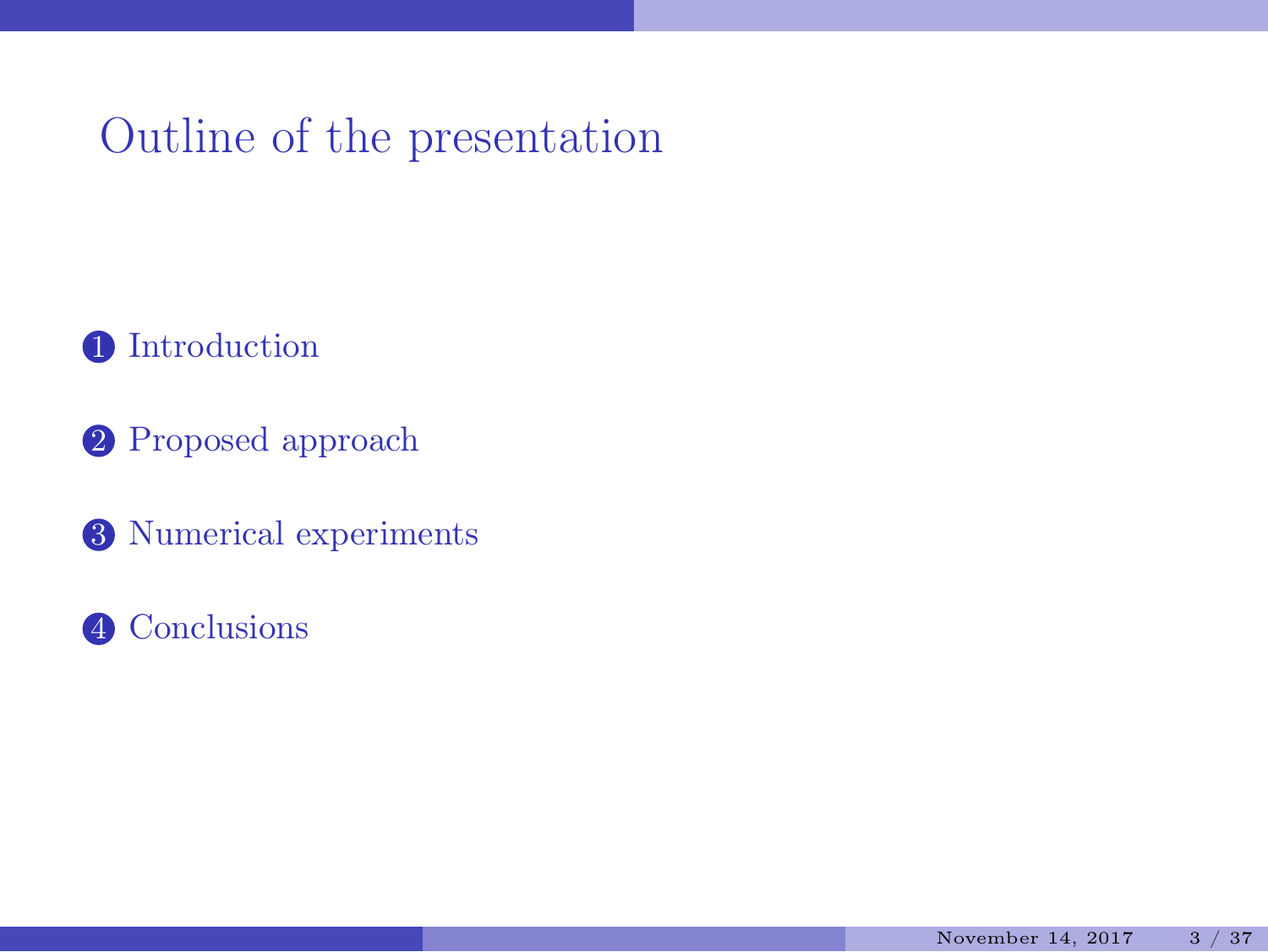#### <span id="page-3-0"></span>[Problem](#page-4-0)

[Motivating examples](#page-7-0)

2 [Proposed approach](#page-10-0)

<sup>3</sup> [Numerical experiments](#page-23-0)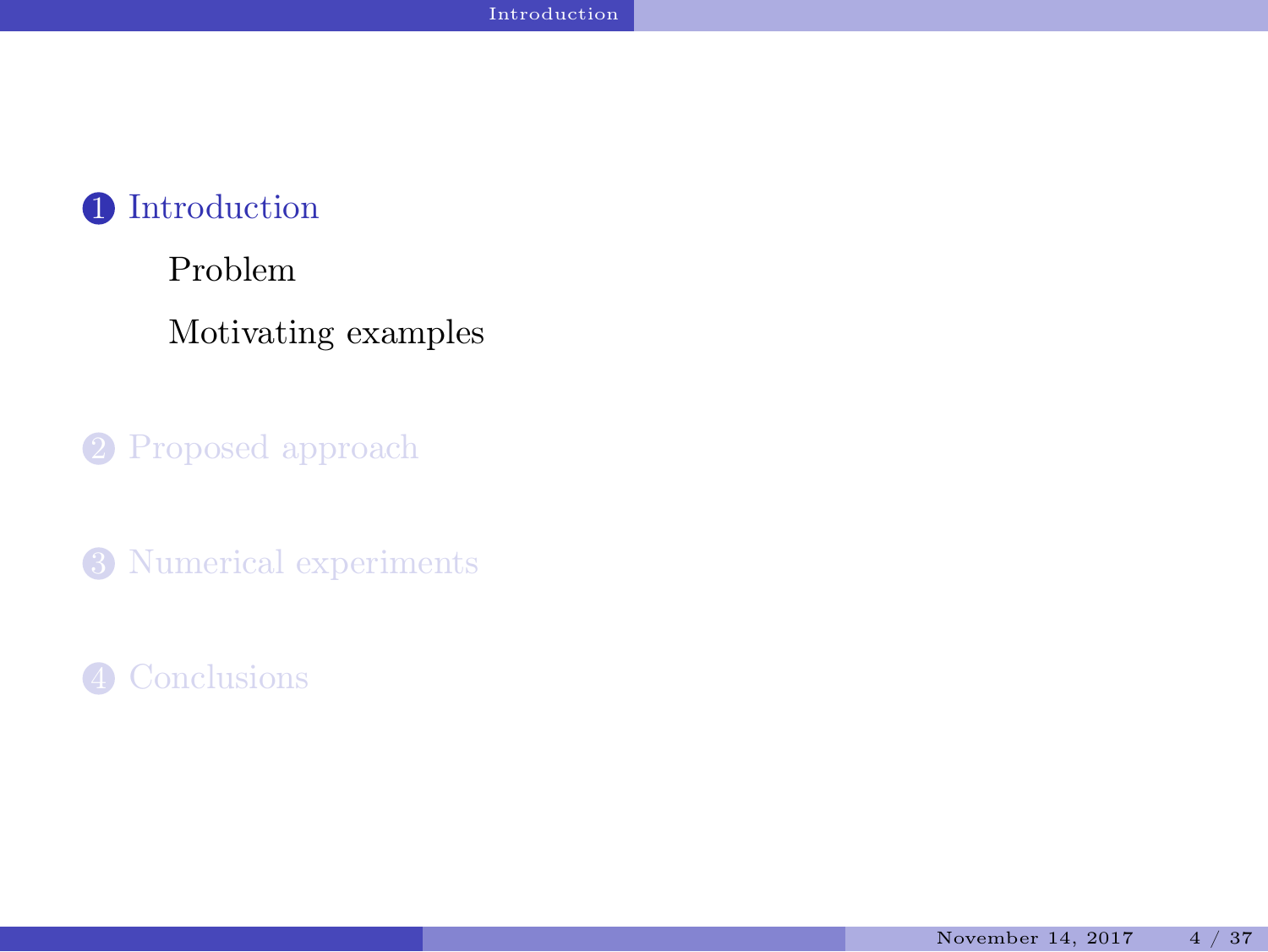#### <span id="page-4-0"></span>[Problem](#page-4-0)

[Motivating examples](#page-7-0)

2 [Proposed approach](#page-10-0)

<sup>3</sup> [Numerical experiments](#page-23-0)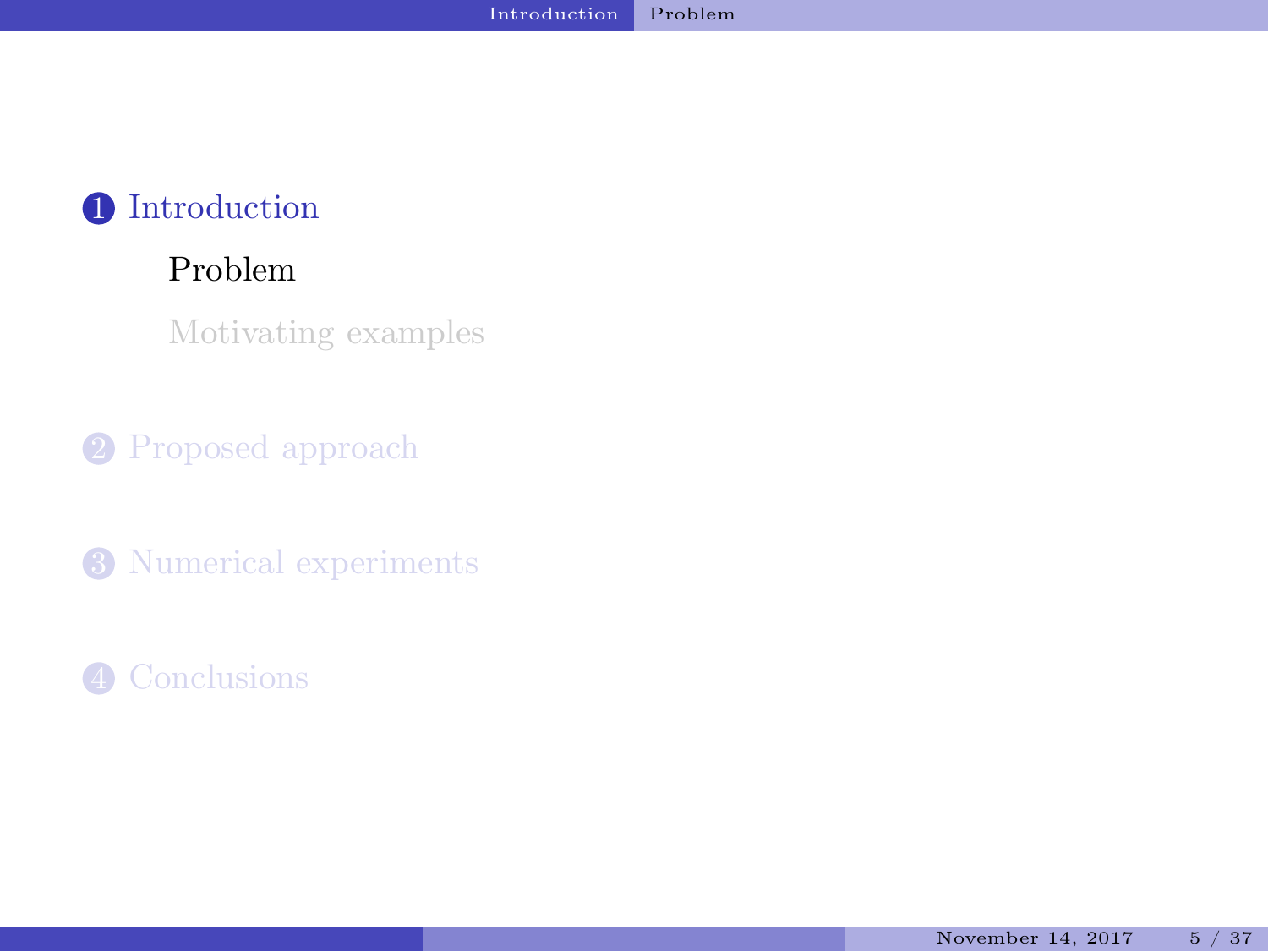## Constrained multi-objective optimization problem

• Given

- o  $X \subset \mathbb{R}^d$   $\longrightarrow$  search space o  $f = (f_j)_{1 \leq j \leq p}$   $\rightarrow$  objective functions (to be minimized) o  $c = (c_i)_{1 \leq i \leq a} \rightarrow$  constraint functions
- Build an approximation of the set of feasible and non-dominated solutions:

 $\Gamma = \{x \in \mathbb{X} : c(x) \leq 0 \text{ and } \nexists x' \in \mathbb{X} \text{ s.t. } c(x') \leq 0 \text{ and } f(x') \prec f(x)\}\$ 

• Objectives and constraints computed using numerical simulations (e.g., fluid dynamics, structural analysis. . . ): black-box optimization with expensive-to-evaluate functions.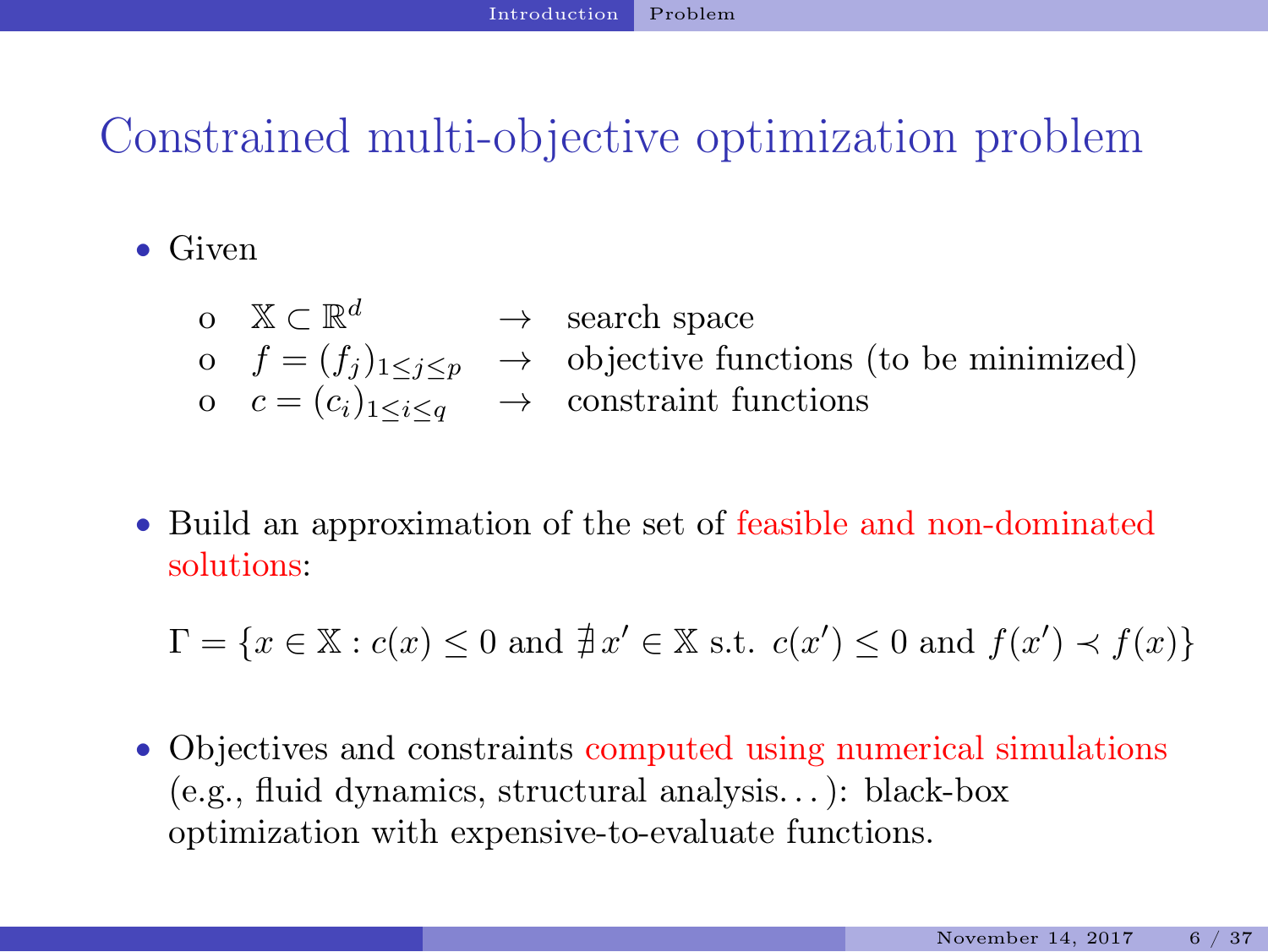### Practical considerations

- For very expensive numerical simulations,
	- $\rightarrow$  approximating the entire Pareto front is too expensive,
	- $\rightarrow$  not all objectives are equally worth improving.
- Computational effort should focus on preferred regions of the Pareto front<sup>1</sup>.

<sup>&</sup>lt;sup>1</sup>See, e.g., [Li et al. \[2016](#page-36-0)]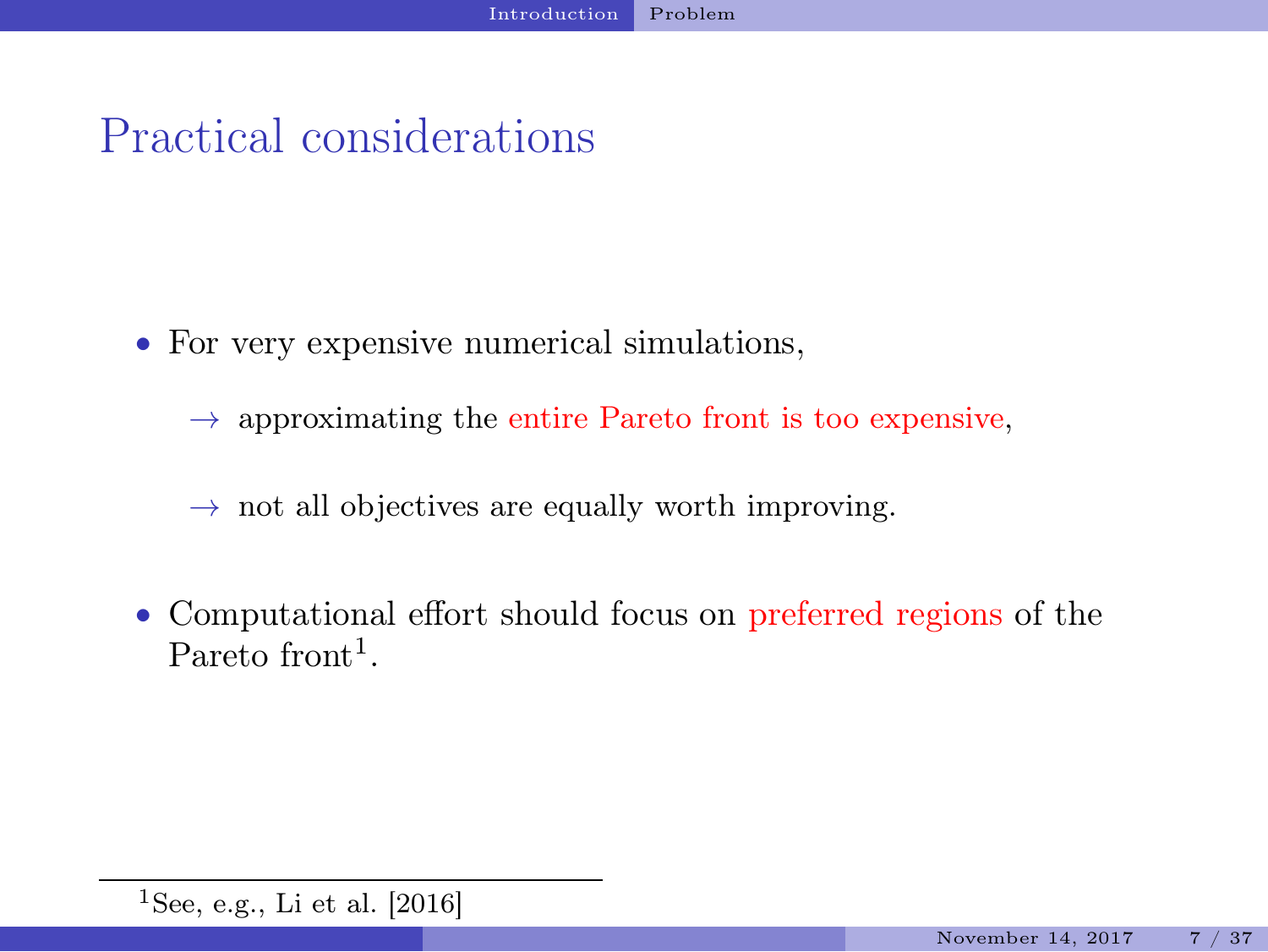<span id="page-7-0"></span>[Problem](#page-4-0)

#### [Motivating examples](#page-7-0)

2 [Proposed approach](#page-10-0)

<sup>3</sup> [Numerical experiments](#page-23-0)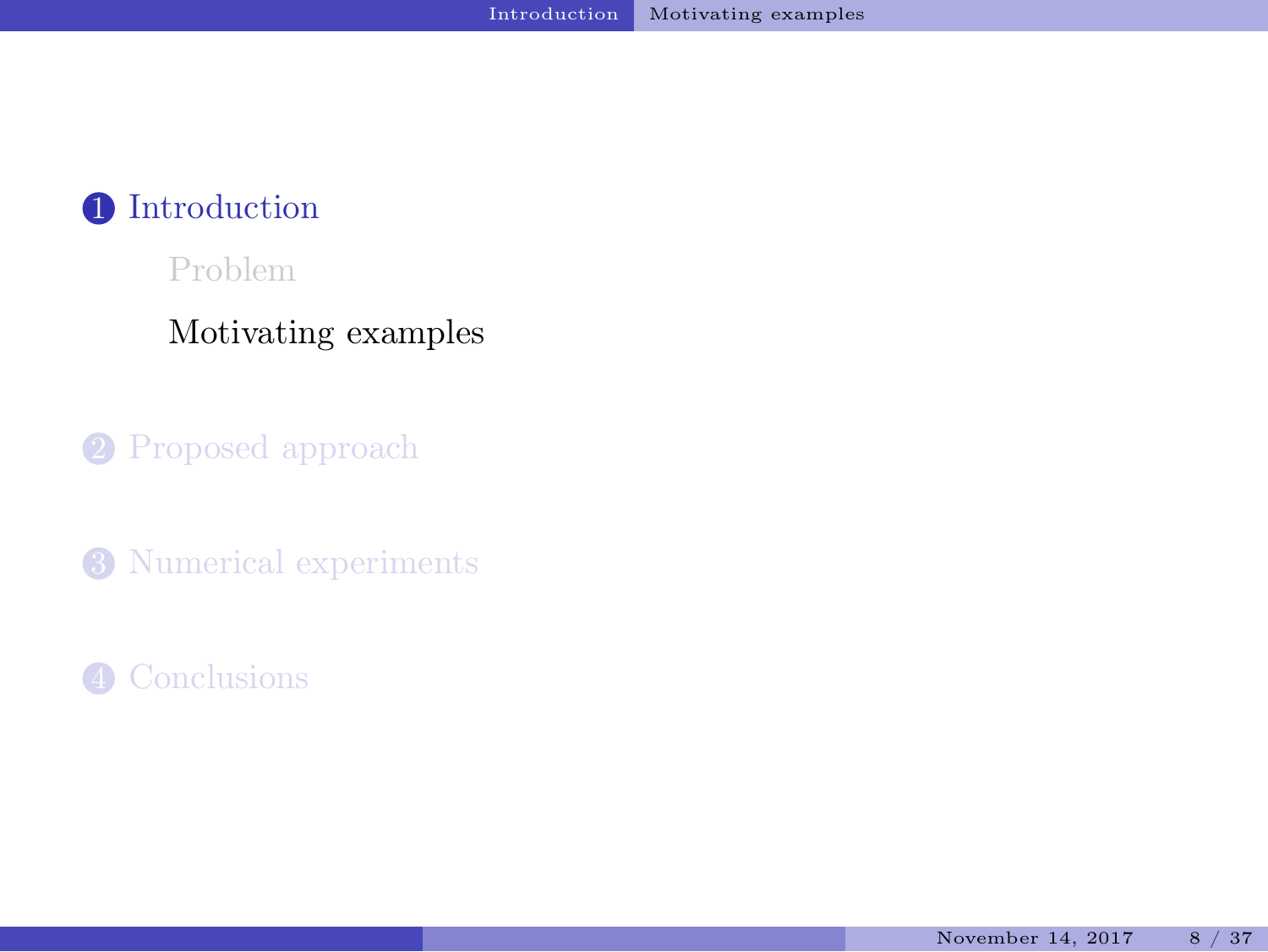### Motivating example (1/2)

• Optimization of an aircraft mission: efficiency on cruise is more interesting than that at other engine regimes  $\rightarrow$  preference for one objective



Figure: Typical aircraft mission diagram with associated  $CO<sub>2</sub>$  emission share.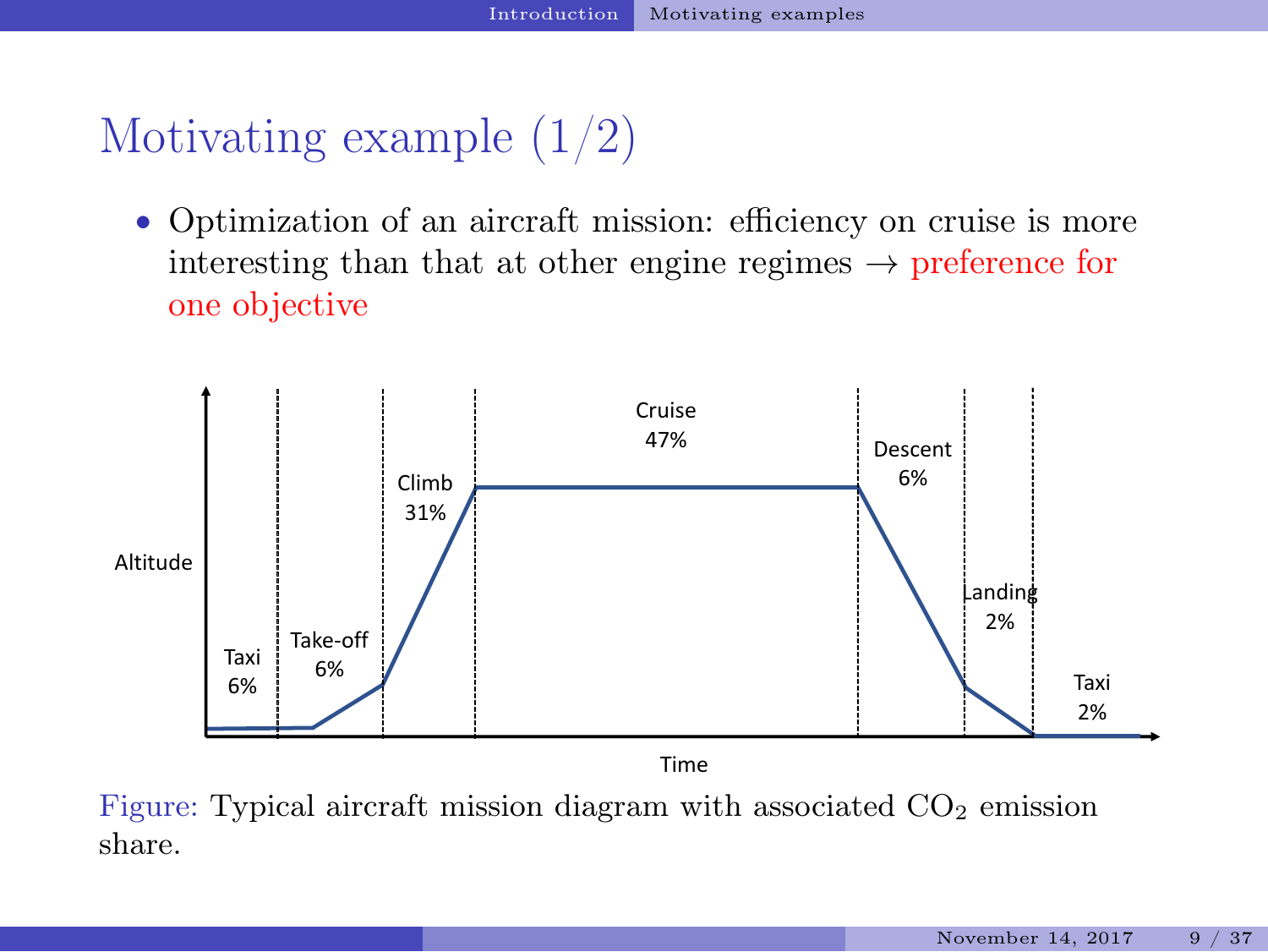### Motivating example (2/2)

• Improve upon a reference design  $\rightarrow$  preference for a given region of the Pareto front.



Figure: Efficiency trade-off compared to a reference design.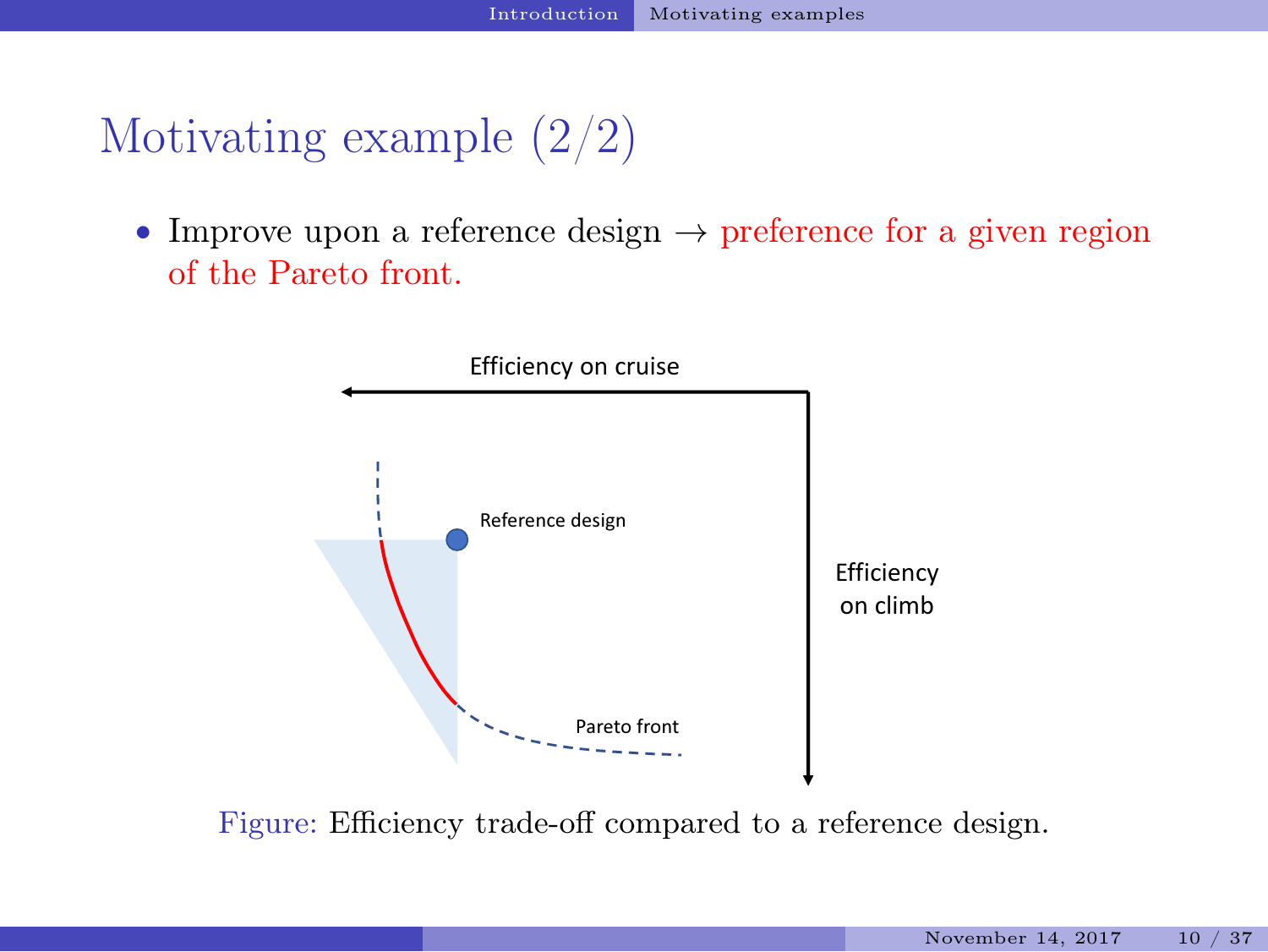#### <span id="page-10-0"></span>2 [Proposed approach](#page-10-0)

[Bayesian optimization framework](#page-11-0)

[Expected weighted hypervolume improvement](#page-19-0)

<sup>3</sup> [Numerical experiments](#page-23-0)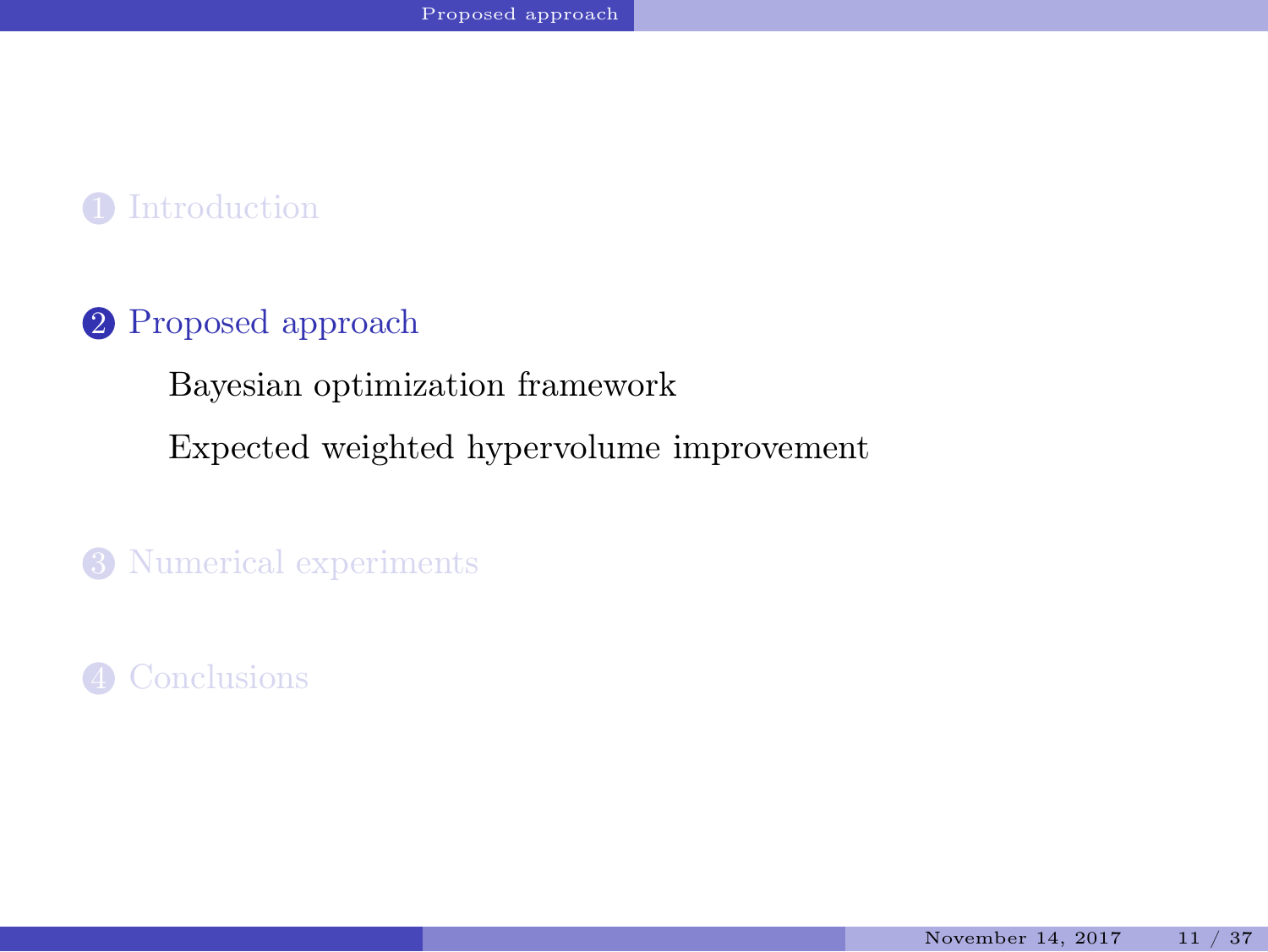### <span id="page-11-0"></span>2 [Proposed approach](#page-10-0)

#### [Bayesian optimization framework](#page-11-0)

[Expected weighted hypervolume improvement](#page-19-0)

#### <sup>3</sup> [Numerical experiments](#page-23-0)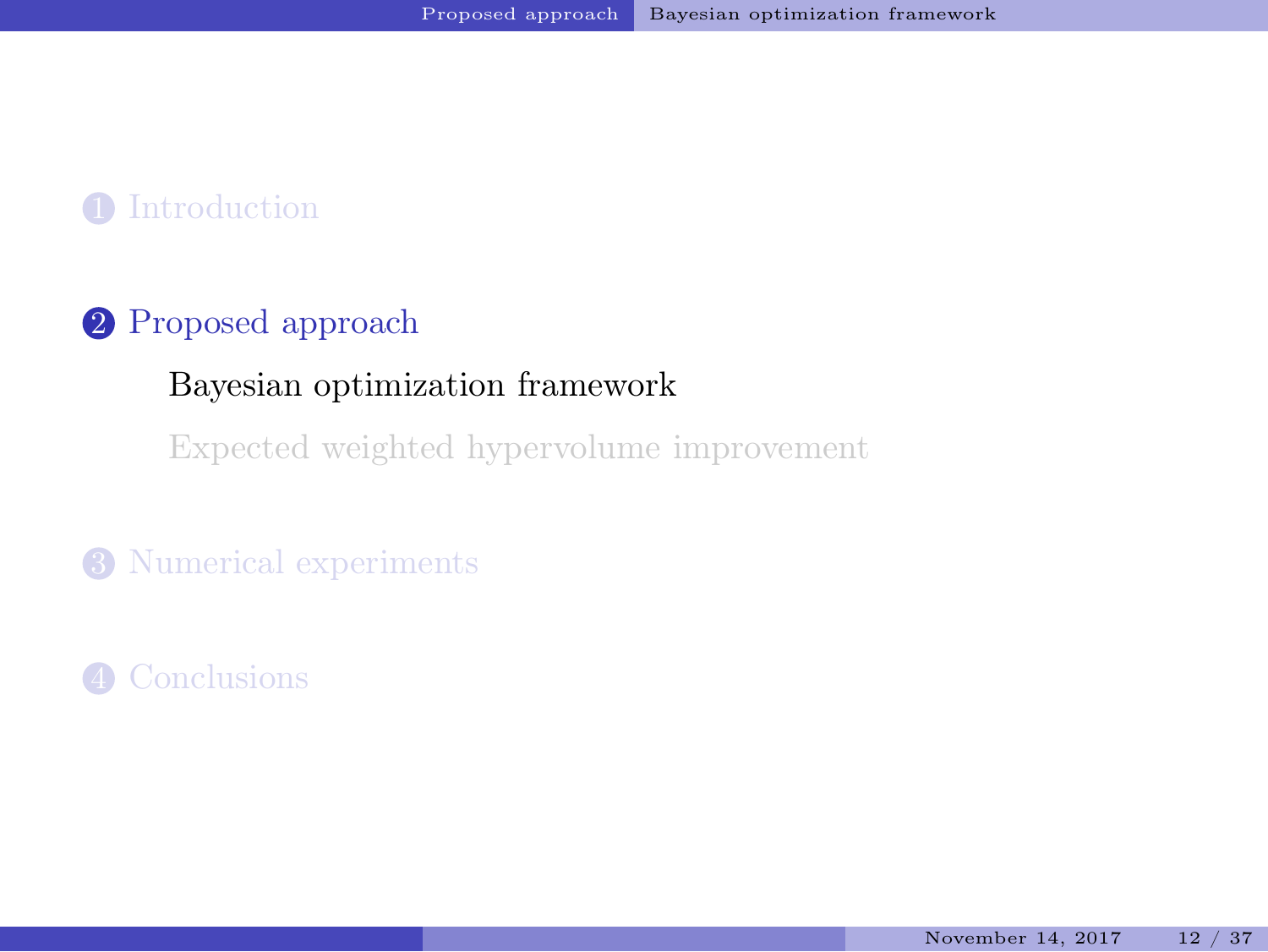### Statistical model

• Classical Bayesian optimization setting<sup>2</sup>:  $f$  modeled using a stationary Gaussian process model  $\xi$ .



Figure: Sample paths of  $\xi$  under a Gaussian process prior distribution (left). Sample paths of  $\xi$  when four observations have been made (right)

2 see, e.g., [Santner et al. \[2003\]](#page-36-1), [Williams and Rasmussen \[2006\]](#page-37-0)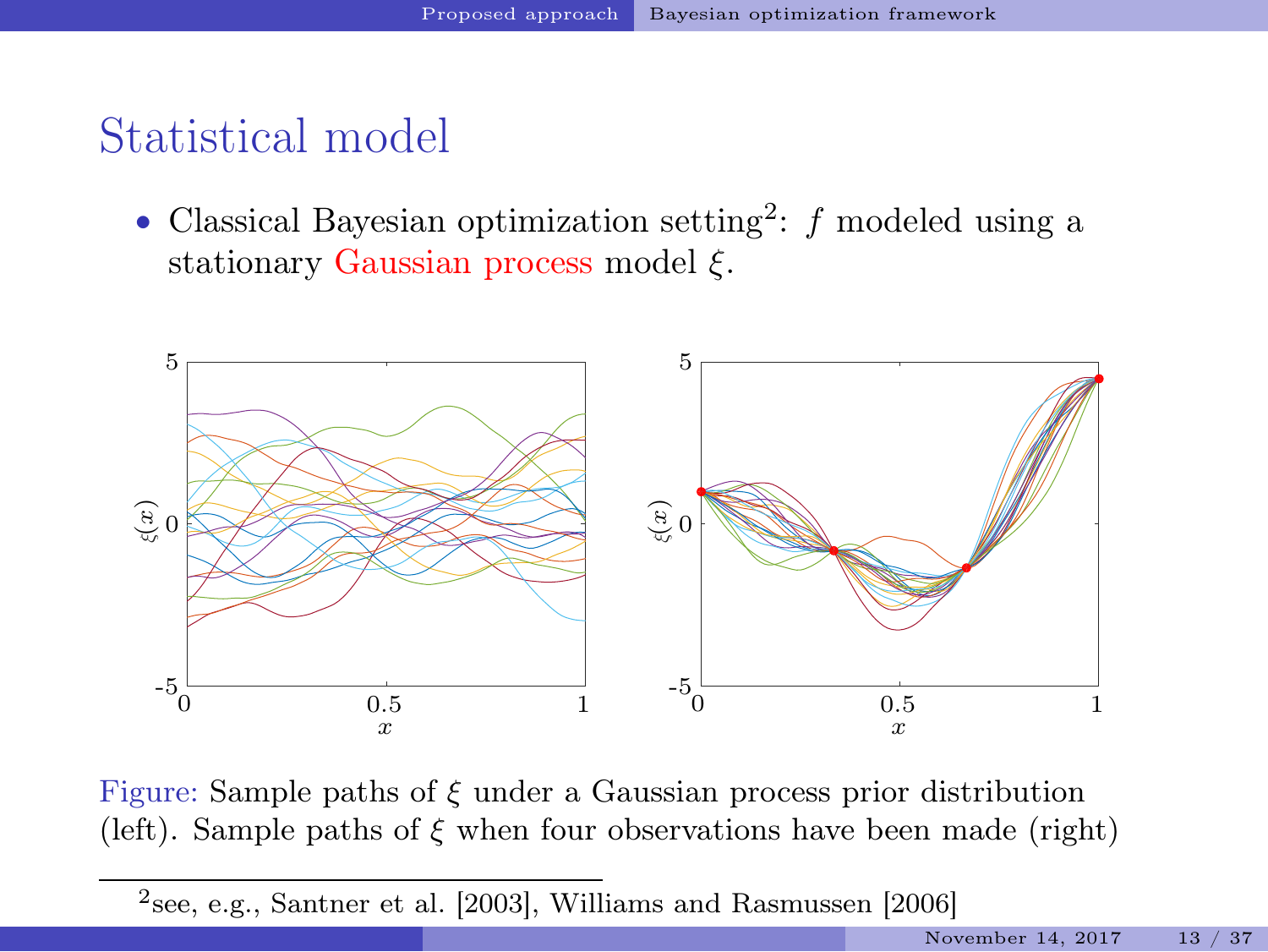### Bayesian optimization strategy

• Define

- o  $\underline{X}$  :  $(X_1, X_2, ...) \rightarrow$  optimization strategy
- o  $\varepsilon_n \longrightarrow \text{loss at time } n > 1$
- One-step look-ahead optimal choice at time *n*:

$$
X_{n+1} = \operatorname*{argmax}_{x \in \mathbb{X}} \rho_n(x),
$$

where

$$
\rho_n(x) = \mathbb{E}(\varepsilon_n - \varepsilon_{n+1} | X_{n+1} = x), \quad x \in \mathbb{X}
$$

•  $\rho_n$  is called the EI (expected improvement) sampling criterion<sup>3</sup>.

 ${}^{3}$ See, e.g., [Mockus et al. \[1978\]](#page-36-2), [Jones et al. \[1998](#page-36-3)]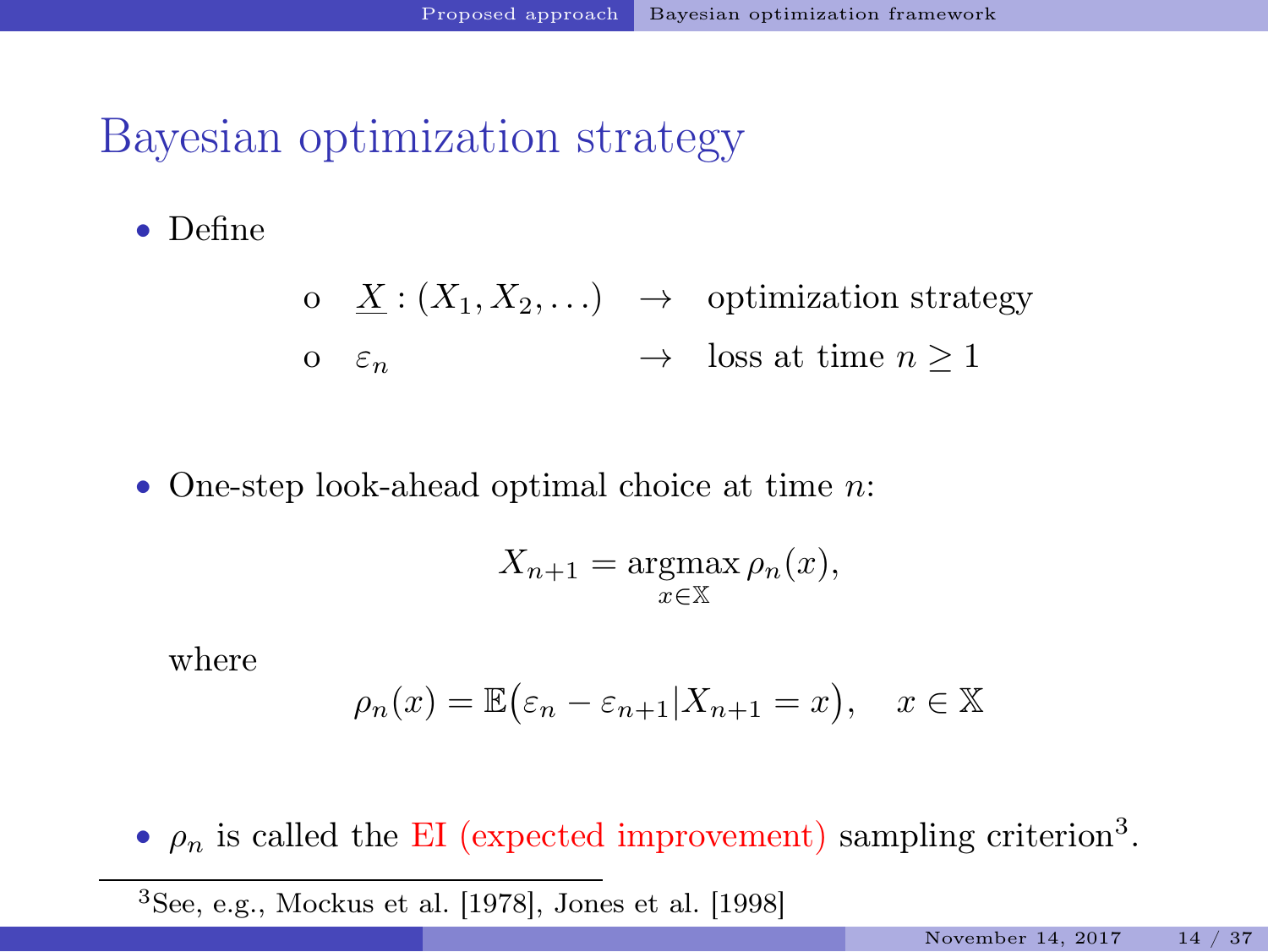### Illustration: unconstrained single-objective

• Loss function:

$$
\varepsilon_n = m_n - m
$$

where



Figure: Bayesian optimization with the EI criterion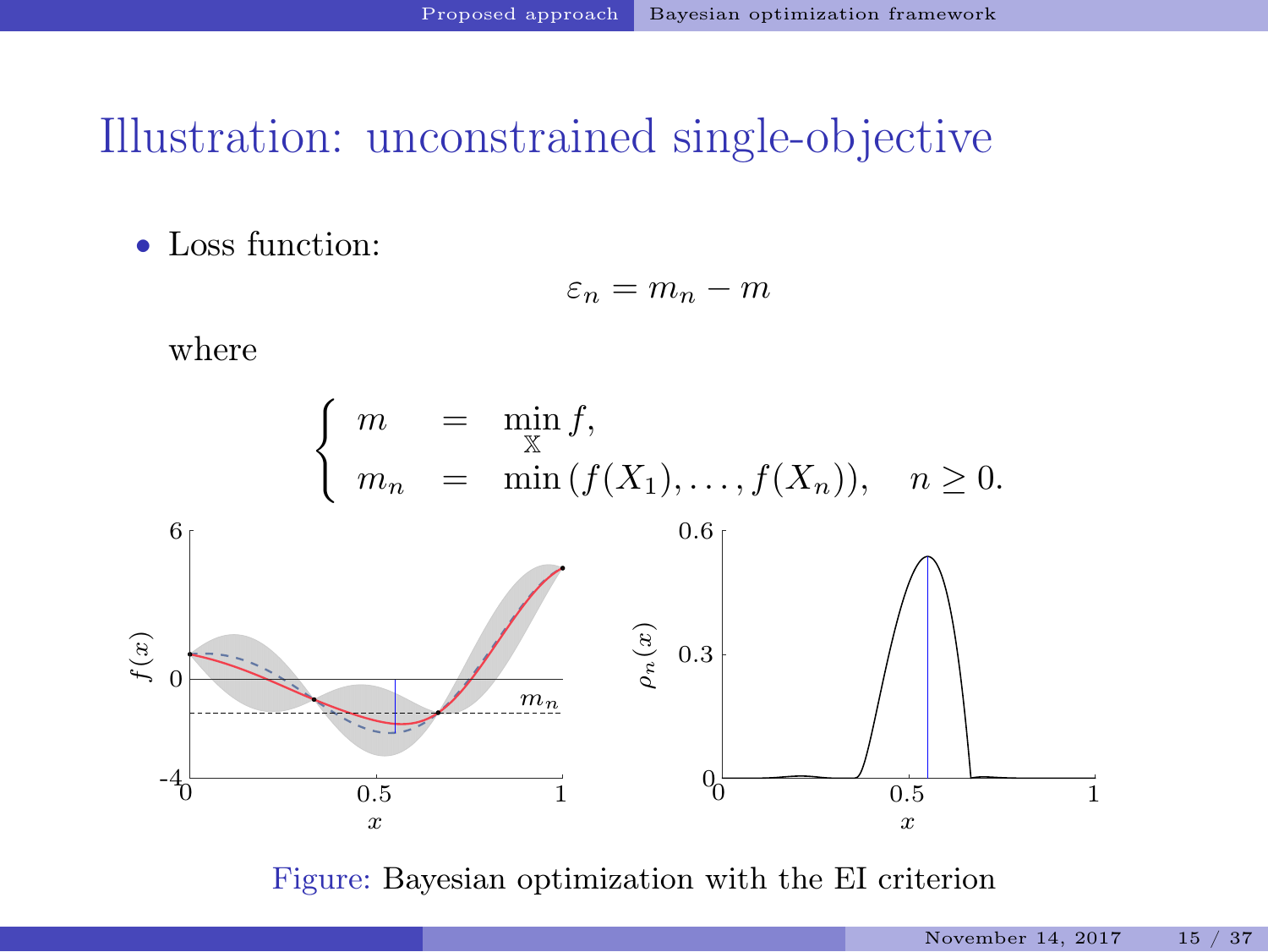### Illustration: unconstrained single-objective

• Loss function:

$$
\varepsilon_n = m_n - m
$$

where



Figure: Bayesian optimization with the EI criterion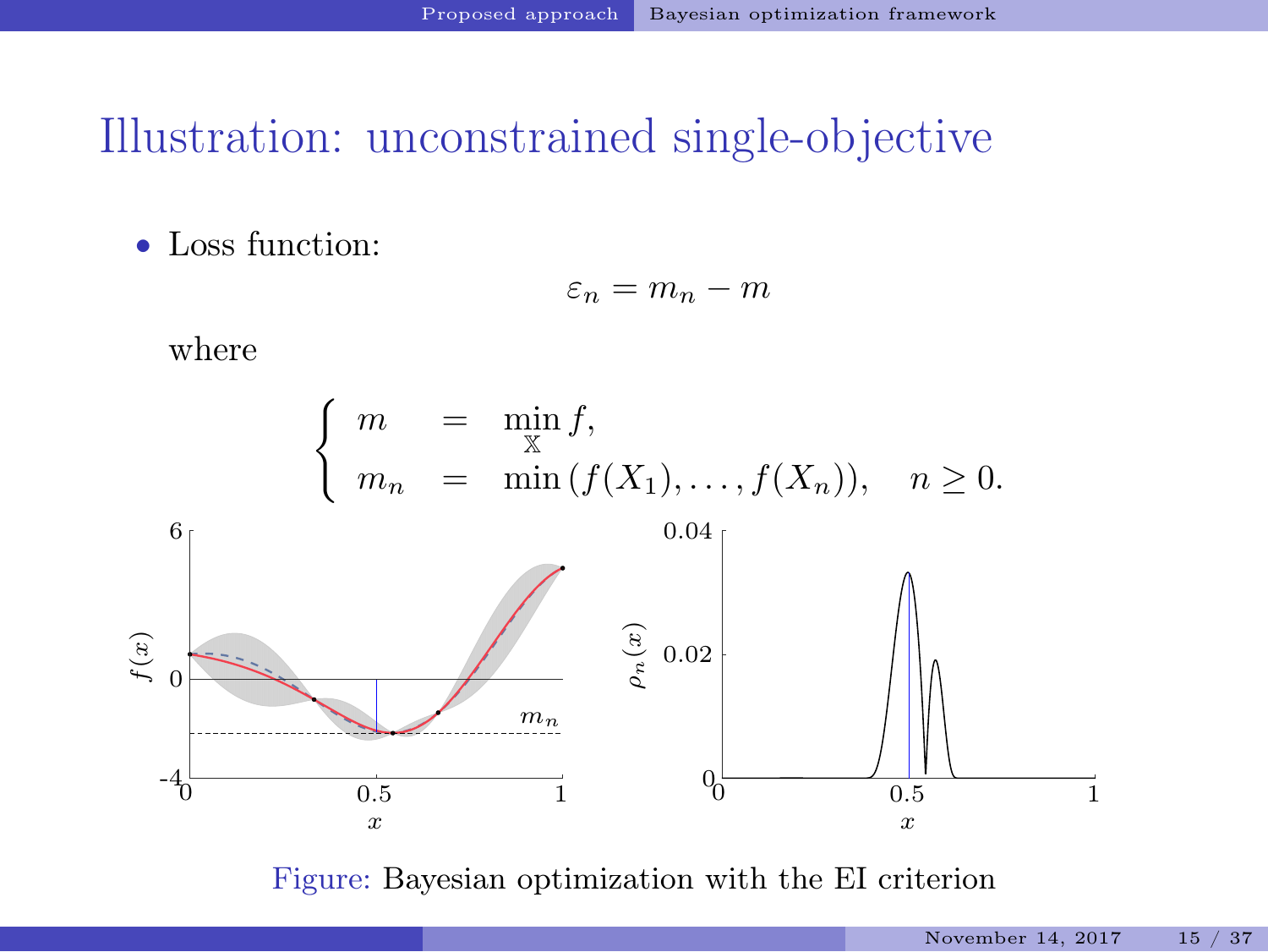### Illustration: unconstrained single-objective

• Loss function:

$$
\varepsilon_n = m_n - m
$$

where



Figure: Bayesian optimization with the EI criterion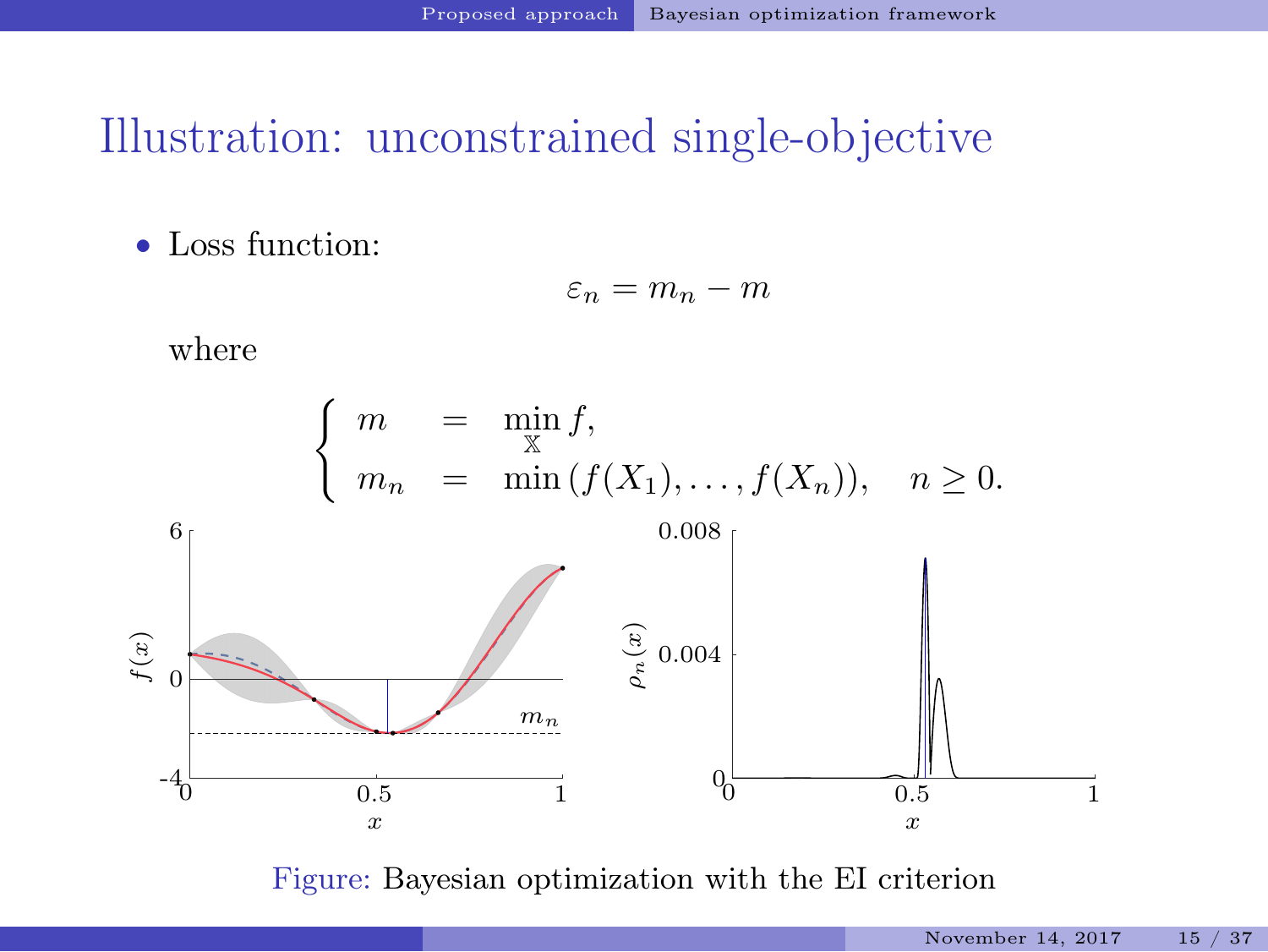### Unconstrained multi-objective setting



Figure: Hypervolume improvement yielded by the observation of  $y_5$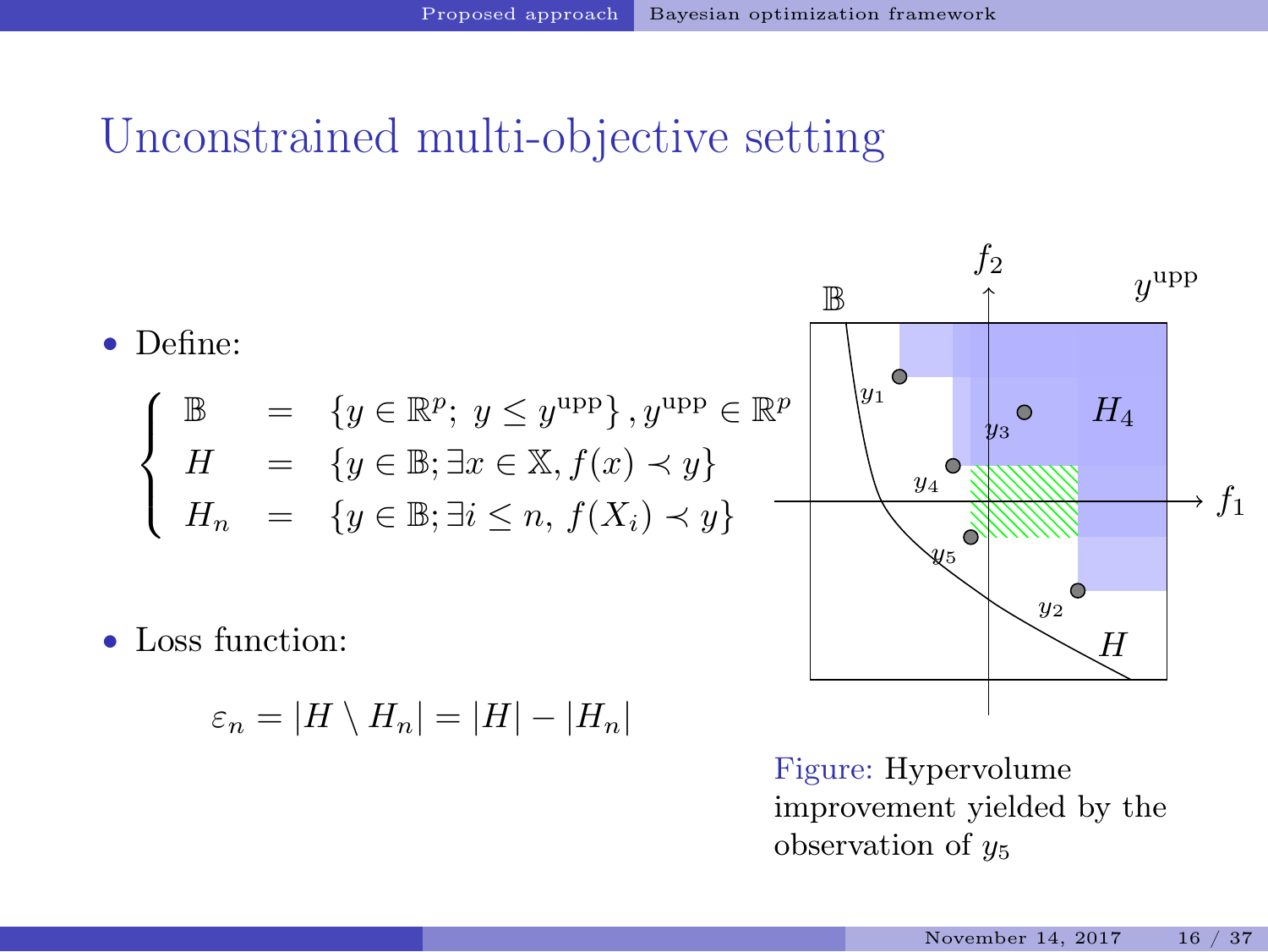### EHVI (expected hypervolume improvement)

• The EHVI sampling criterion<sup>4</sup> takes the form of an integral over the non-dominated subset of the objectives space:

$$
\rho_n(x) = \int_{\mathbb{B}\setminus H_n} \mathbb{P}_n\left(\xi(x) \prec y\right) \, \mathrm{d}y, \quad x \in \mathbb{X}.
$$

<sup>4</sup>See [Emmerich \[2005](#page-34-0)], [Emmerich et al. \[2006](#page-35-0)], [Emmerich and Klinkenberg \[2008\]](#page-34-1), [Bader and Zitzler \[2011\]](#page-33-0), [Hupkens et al. \[2014\]](#page-35-1), [Couckuyt et al. \[2014\]](#page-34-2)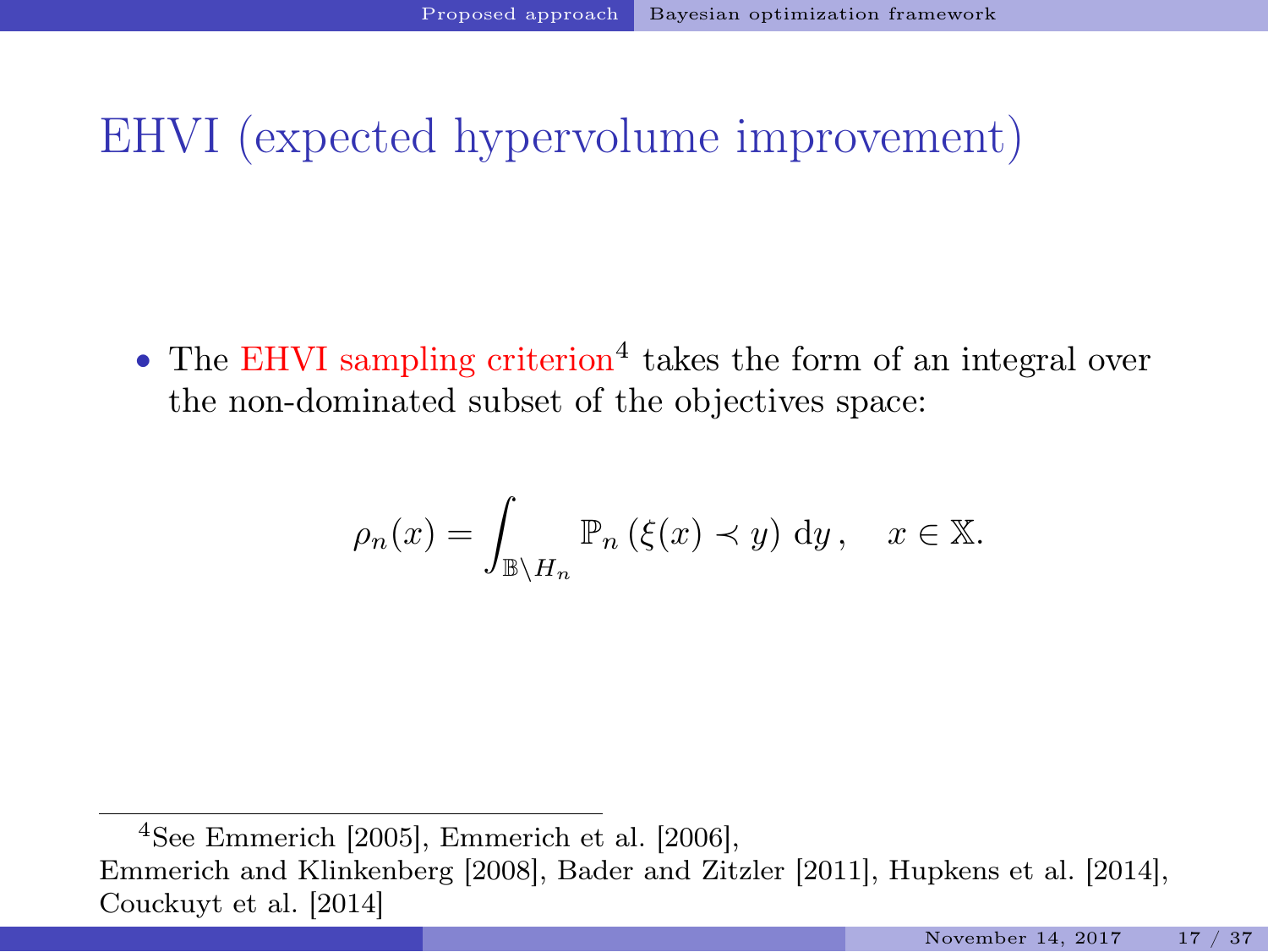#### <span id="page-19-0"></span>2 [Proposed approach](#page-10-0)

[Bayesian optimization framework](#page-11-0)

#### [Expected weighted hypervolume improvement](#page-19-0)

<sup>3</sup> [Numerical experiments](#page-23-0)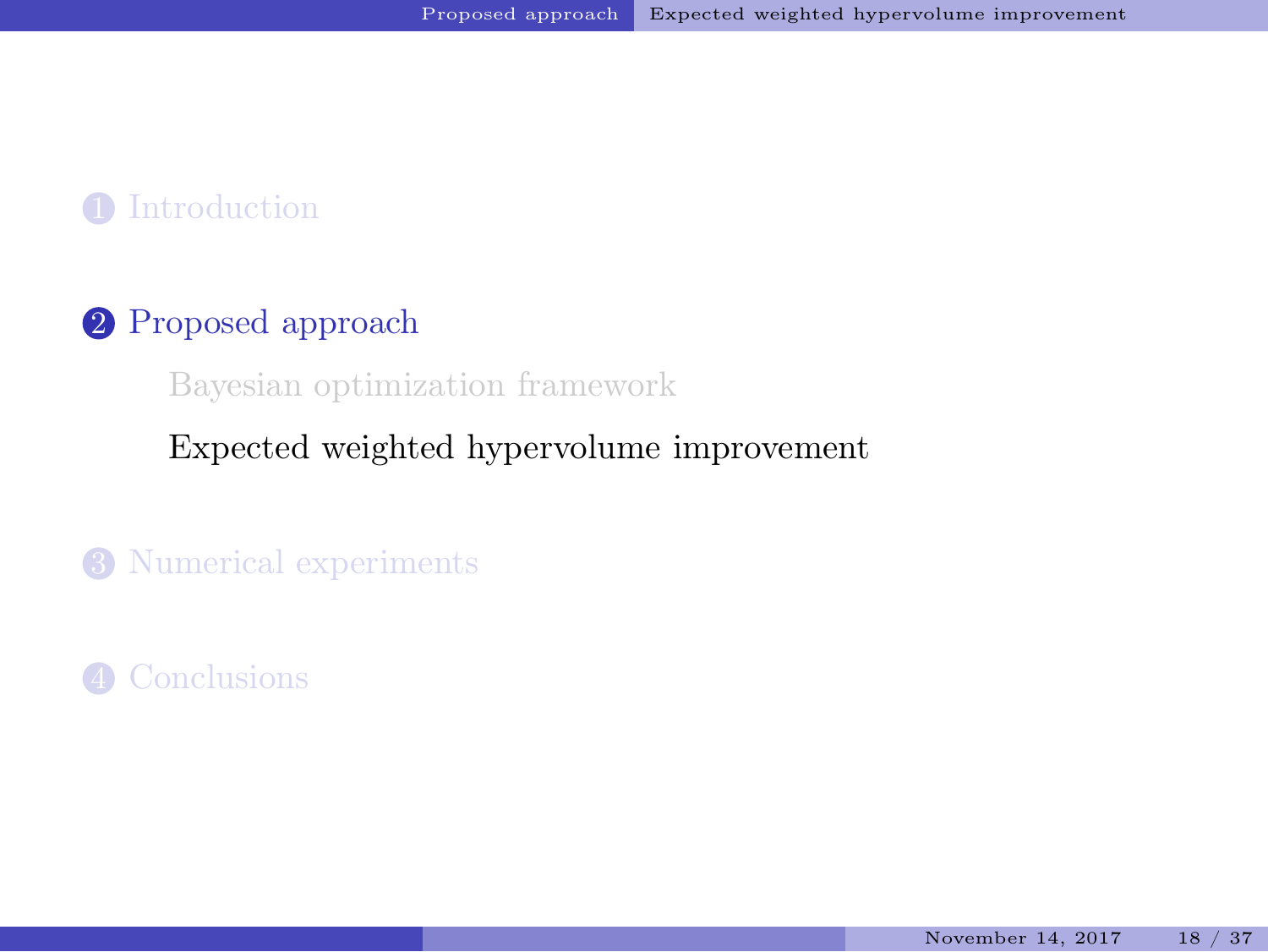Weighted hypervolume<sup>5</sup> loss function

- The EHVI corresponds to using the Lebesgue measure of the non-dominated subset
- Our proposal:

$$
\varepsilon_n = \mu(H) - \mu(H_n),
$$

where  $\mu$  is a positive measure defined by

$$
d\mu = \omega dy,
$$

for some weight function

$$
\omega:\mathbb{R}^p\mapsto\mathbb{R}^+.
$$

 $5Zitzler$  et al.  $[2007]$ , Friedrich et al.  $[2013]$ , Emmerich et al.  $[2014]$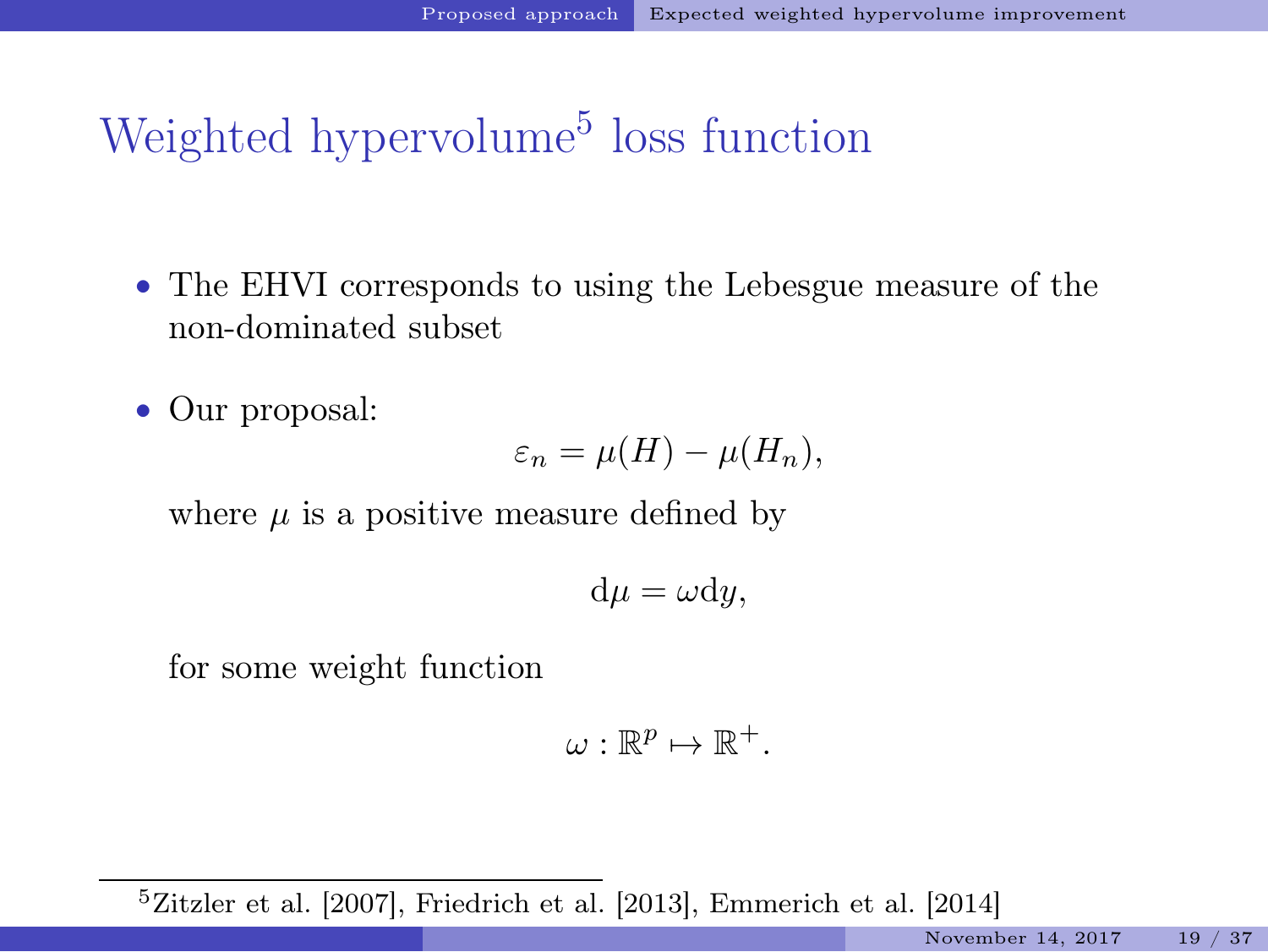EWHI (Expected weighted hypervolume improvement)

• The new criterion can be written as

$$
\rho_n(x) = \mathbb{E}(\varepsilon_n - \varepsilon_{n+1} | X_{n+1} = x),
$$
  
\n
$$
= \mathbb{E}_n(\mu(H_n \cup \{y \in \mathbb{R}^p; \xi(x) \prec y\}) - \mu(H_n)),
$$
  
\n
$$
= \mathbb{E}_n\left(\int_{H_n^c} \omega(y) \cdot 1_{\xi(x) \prec y} dy\right),
$$
  
\n
$$
= \int_{H_n^c} \omega(y) \cdot \mathbb{P}_n(\xi(x) \prec y) dy, \quad x \in \mathbb{X}.
$$

• EHVI is recovered by taking  $\omega = \mathbb{1}_{\mathbb{B}}$ .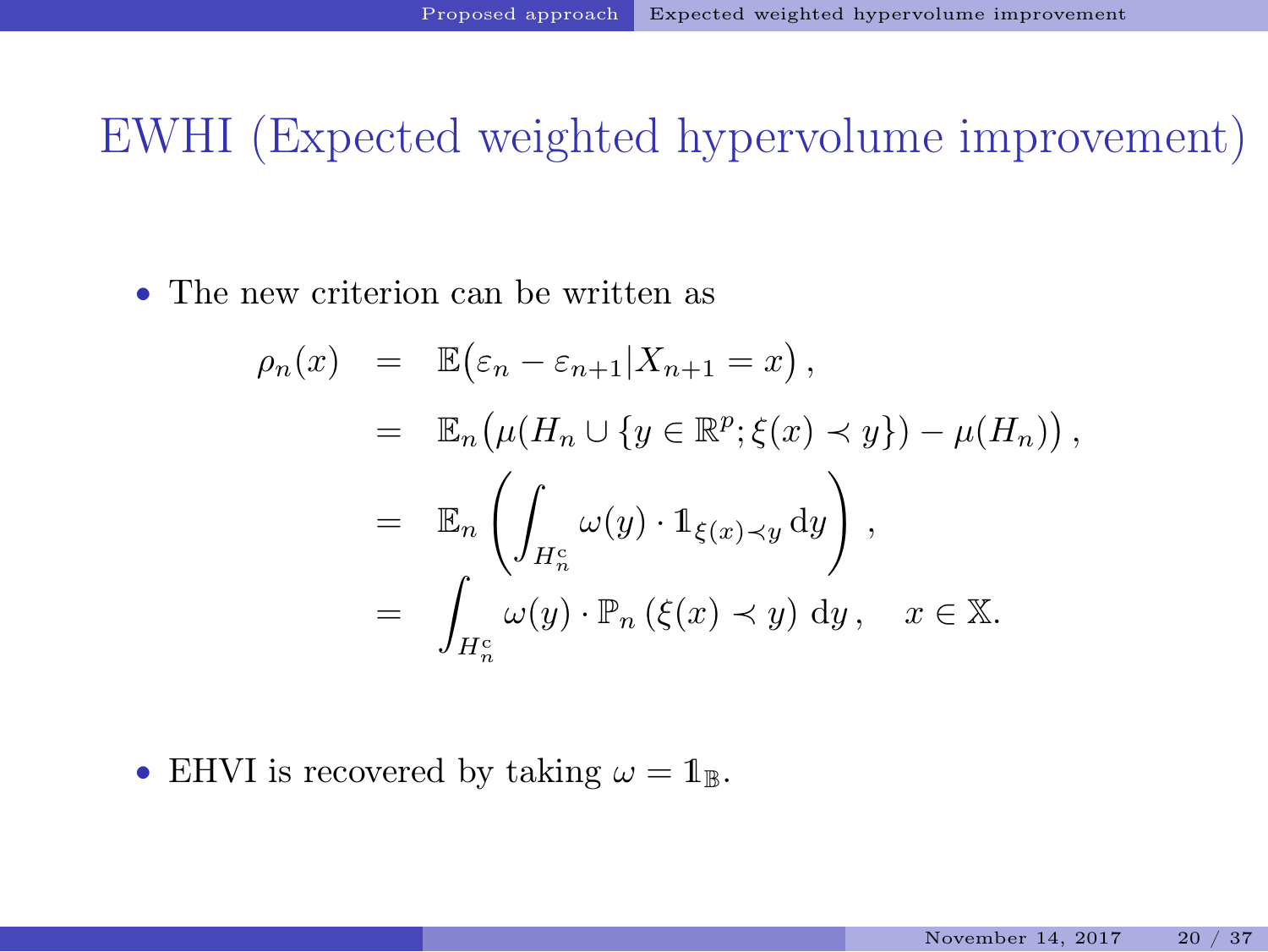### Computation of the criterion

$$
\rho_n(x) = \int_{H_n^c} \omega(y) \cdot \mathbb{P}_n (\xi(x) \prec y) \, dy, \quad x \in \mathbb{X}.
$$

- No closed form expression of the integral is known in the general case
- Our proposal: sequential Monte-Carlo<sup>6</sup> approximation

 $6$ See,e.g., [Del Moral et al. \[2006](#page-34-3)], [Liu \[2001](#page-36-4)]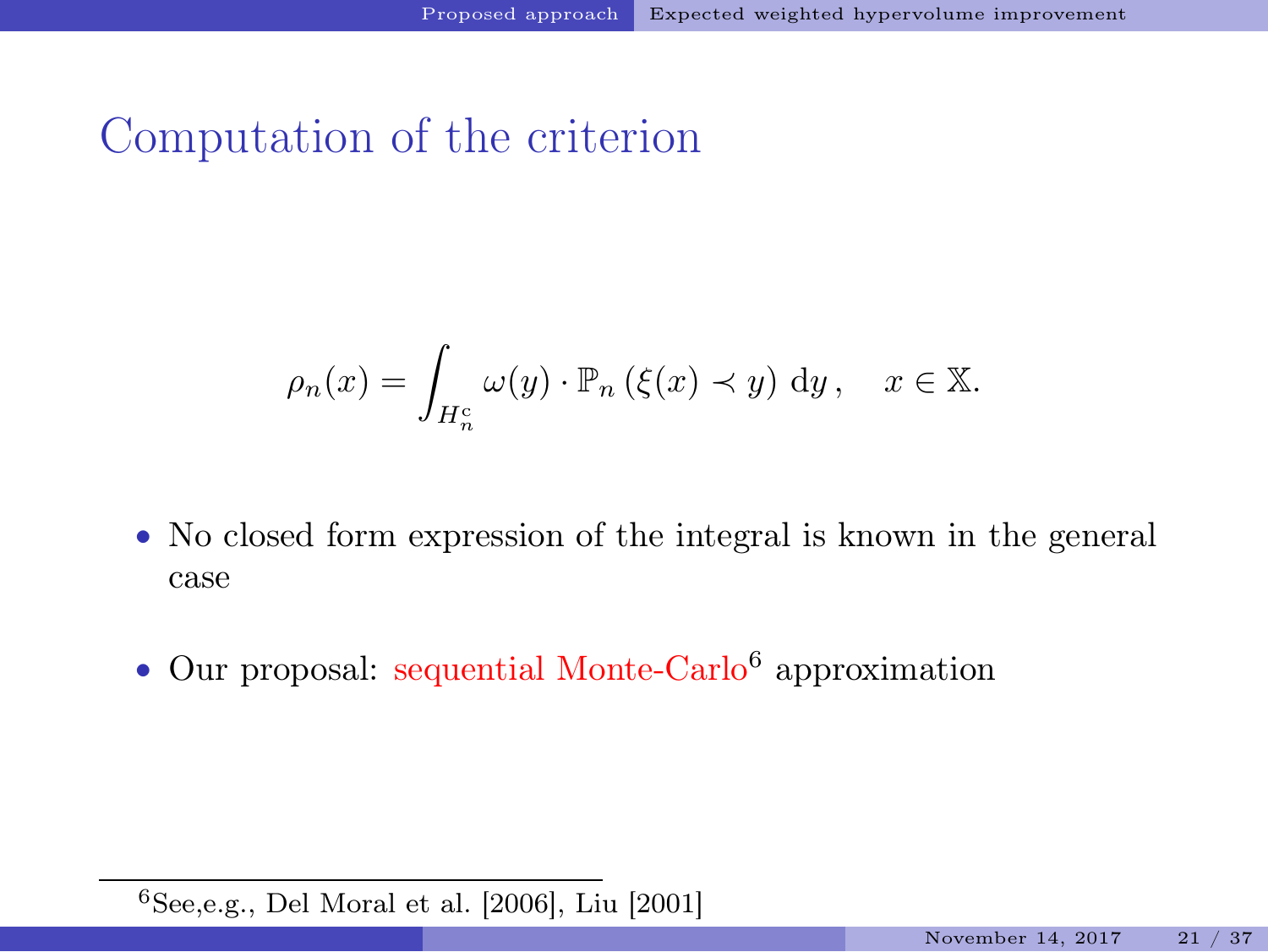#### <span id="page-23-0"></span>2 [Proposed approach](#page-10-0)

### 3 [Numerical experiments](#page-23-0) [Bi-objective test problem](#page-24-0) [Examples of weight functions](#page-26-0)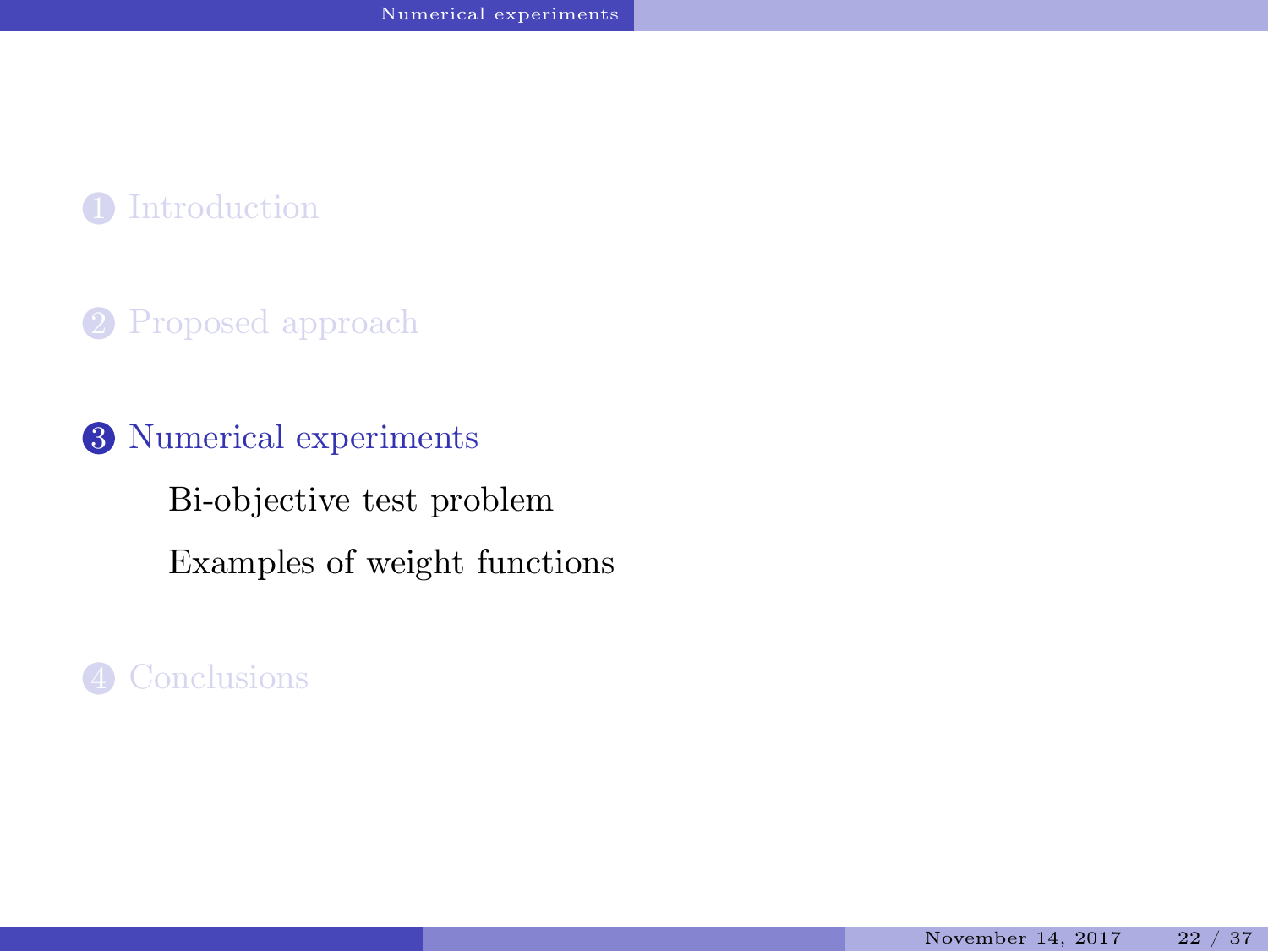### <span id="page-24-0"></span>2 [Proposed approach](#page-10-0)

### 3 [Numerical experiments](#page-23-0)

#### [Bi-objective test problem](#page-24-0)

[Examples of weight functions](#page-26-0)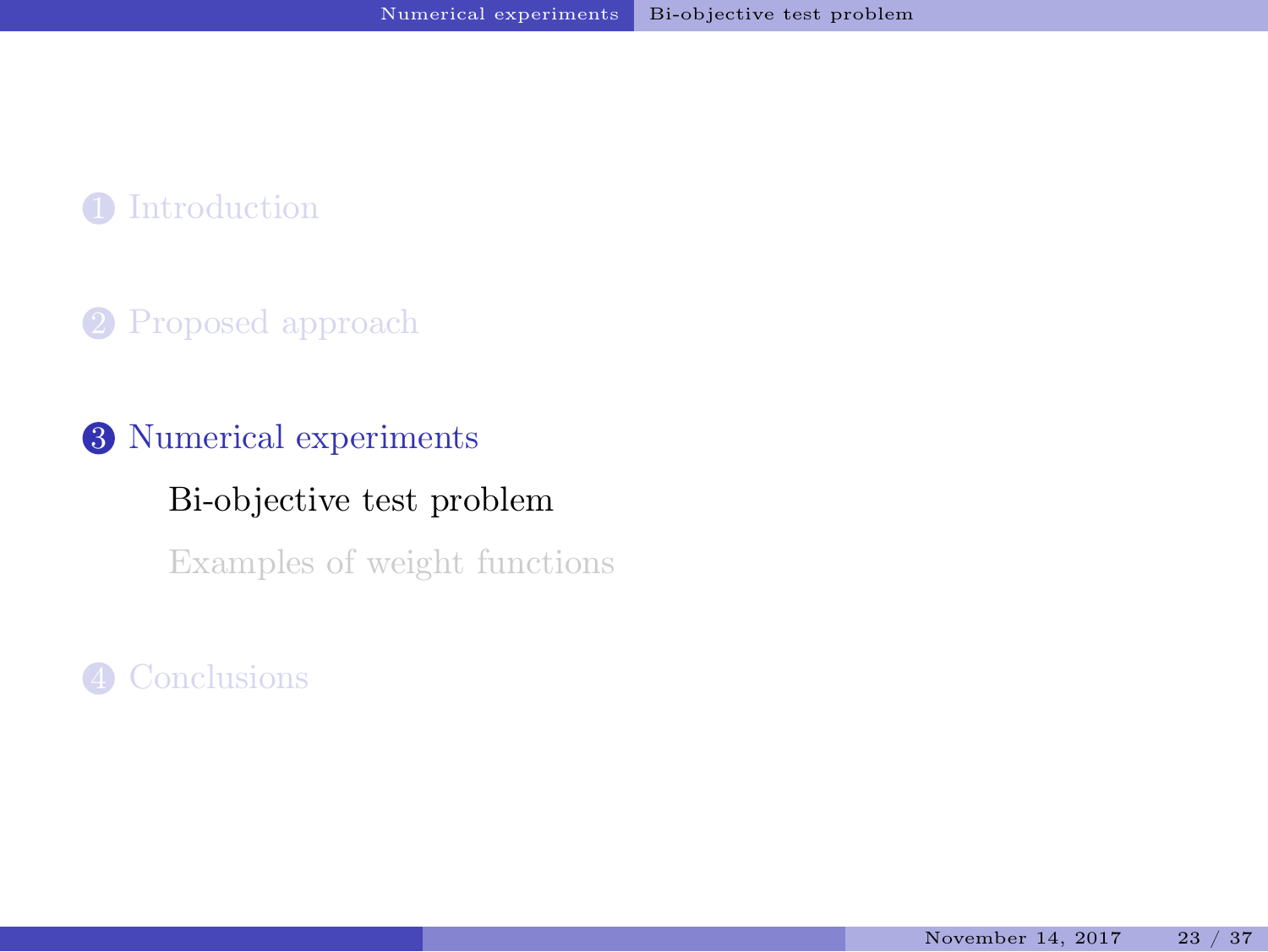### Bi-objective test problem from [Chafekar et al. \[2003\]](#page-33-1)

$$
\begin{cases}\n(x_1, x_2) & \in [0, 5] \times [0, 3], \\
f_1(x_1, x_2) & = 4x_1^2 + 4x_2^2, \\
f_2(x_1, x_2) & = (x_1 - 5)^2 + (x_2 - 5)^2, \\
c_1(x_1, x_2) & = (x_1 - 5)^2 + x_2^2 - 25, \\
c_1(x_1, x_2) & = 7.7 - (x_1 - 8)^2 - (x_2 + 3)^2,\n\end{cases}
$$



Figure: Pareto front for the BNH problem. In gray the feasible region.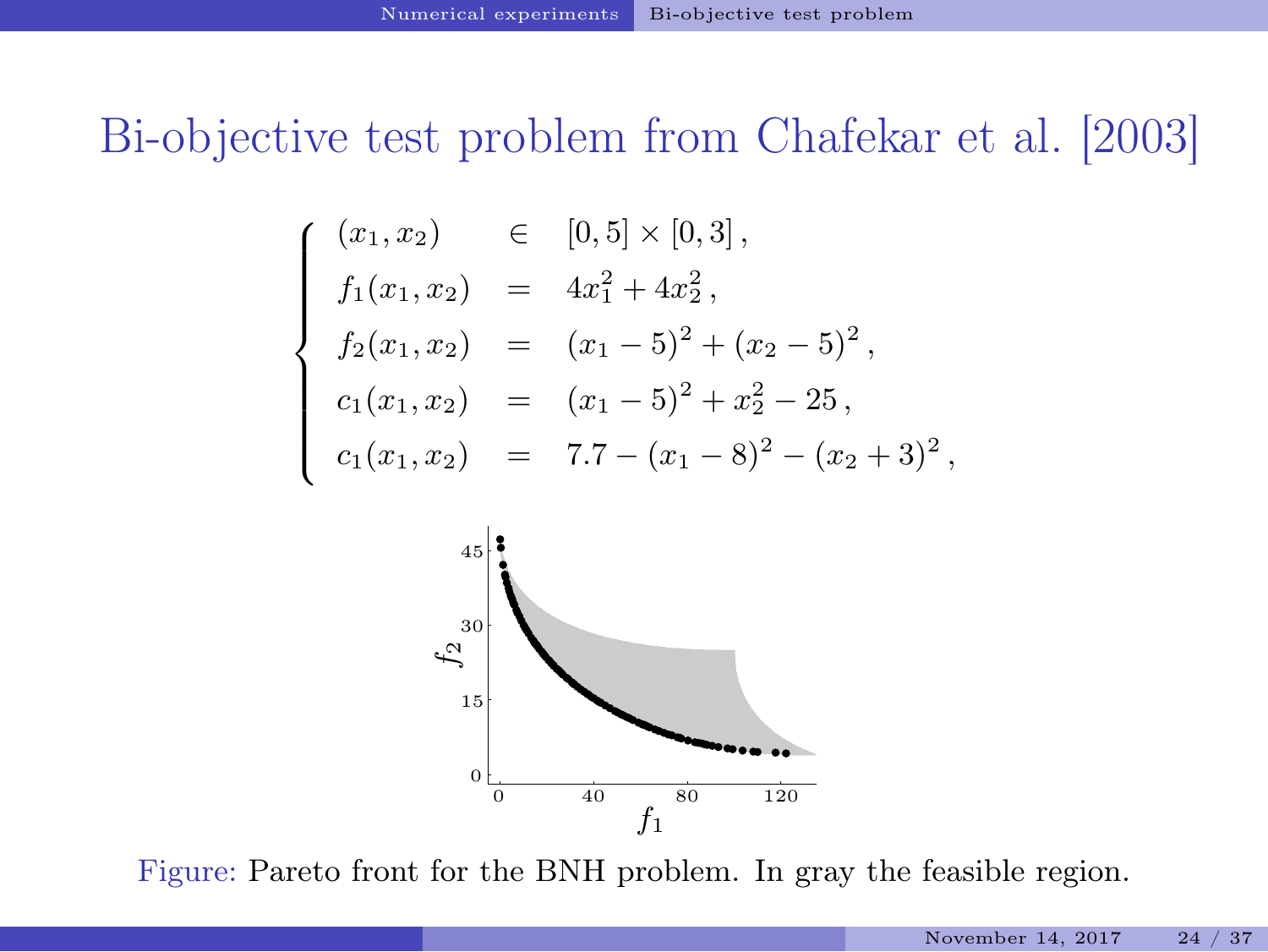### <span id="page-26-0"></span>2 [Proposed approach](#page-10-0)

#### 3 [Numerical experiments](#page-23-0)

[Bi-objective test problem](#page-24-0)

[Examples of weight functions](#page-26-0)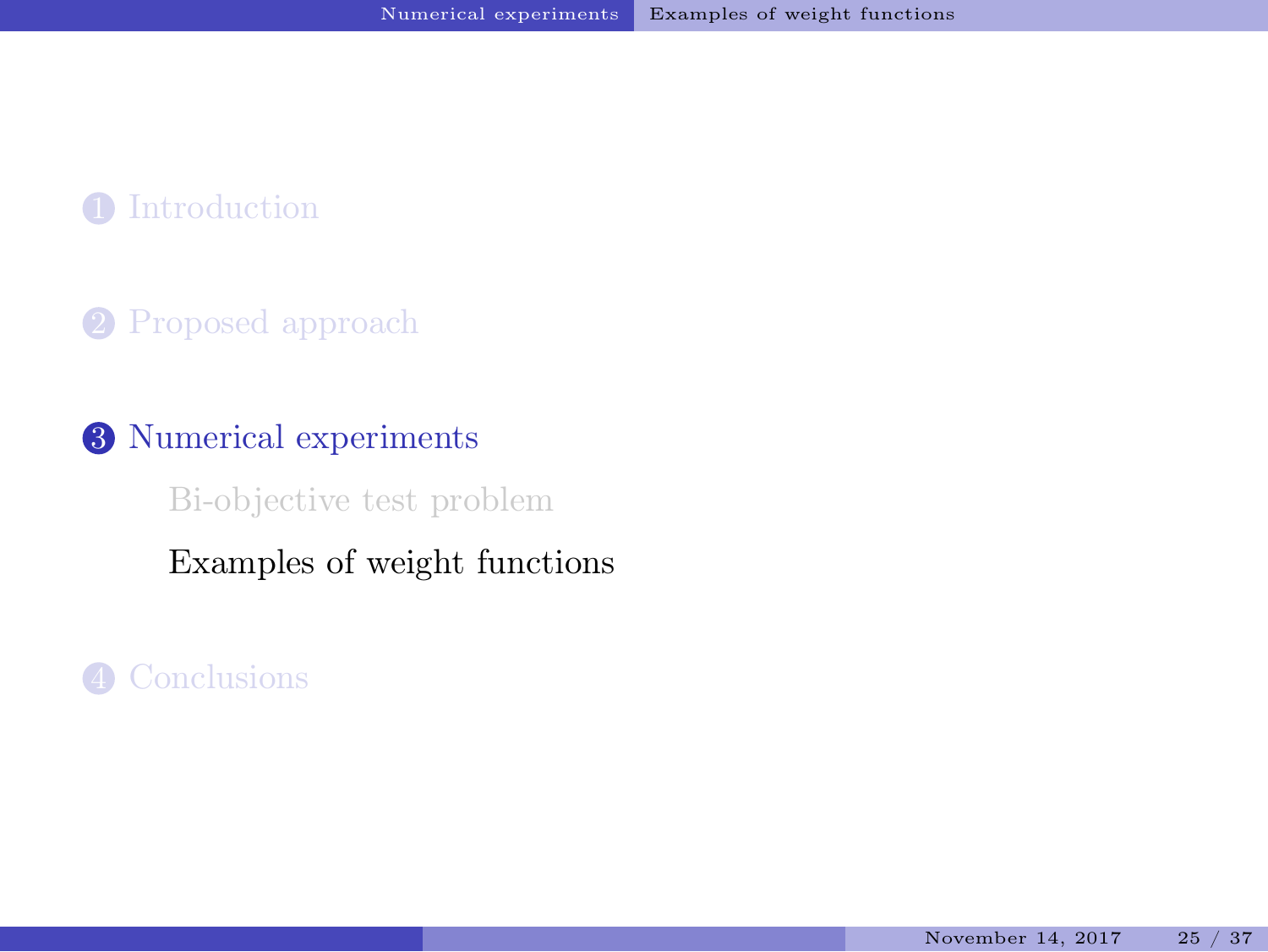### Examples of weight functions

• Define weight functions<sup>7</sup>  $w_1, w_2$  on  $\mathbb{R}^2$ :

$$
\begin{cases}\n\omega_1(y) = \frac{1}{15}e^{-\frac{y_1}{15}} \cdot \frac{\mathbb{1}_{[0,150]}(y_1)}{150} \cdot \frac{\mathbb{1}_{[0,60]}(y_2)}{60}, \\
\omega_2(y) = \frac{1}{2}(\varphi(y,\mu_1,C) + \varphi(y,\mu_2,C)),\n\end{cases}
$$

where  $\varphi(y, \mu, C)$  denotes the Gaussian pdf with mean  $\mu$  and covariance matrix  $C$ , evaluated at  $y$ .

- Weight function  $\omega_1$  encodes preference for the first objective.
- Weight function  $\omega_2$  encodes preference for regions centered on  $\mu_1$ and  $\mu_2$

 $7Zitzler$  et al. [2007], [Auger et al. \[2009a](#page-33-2)]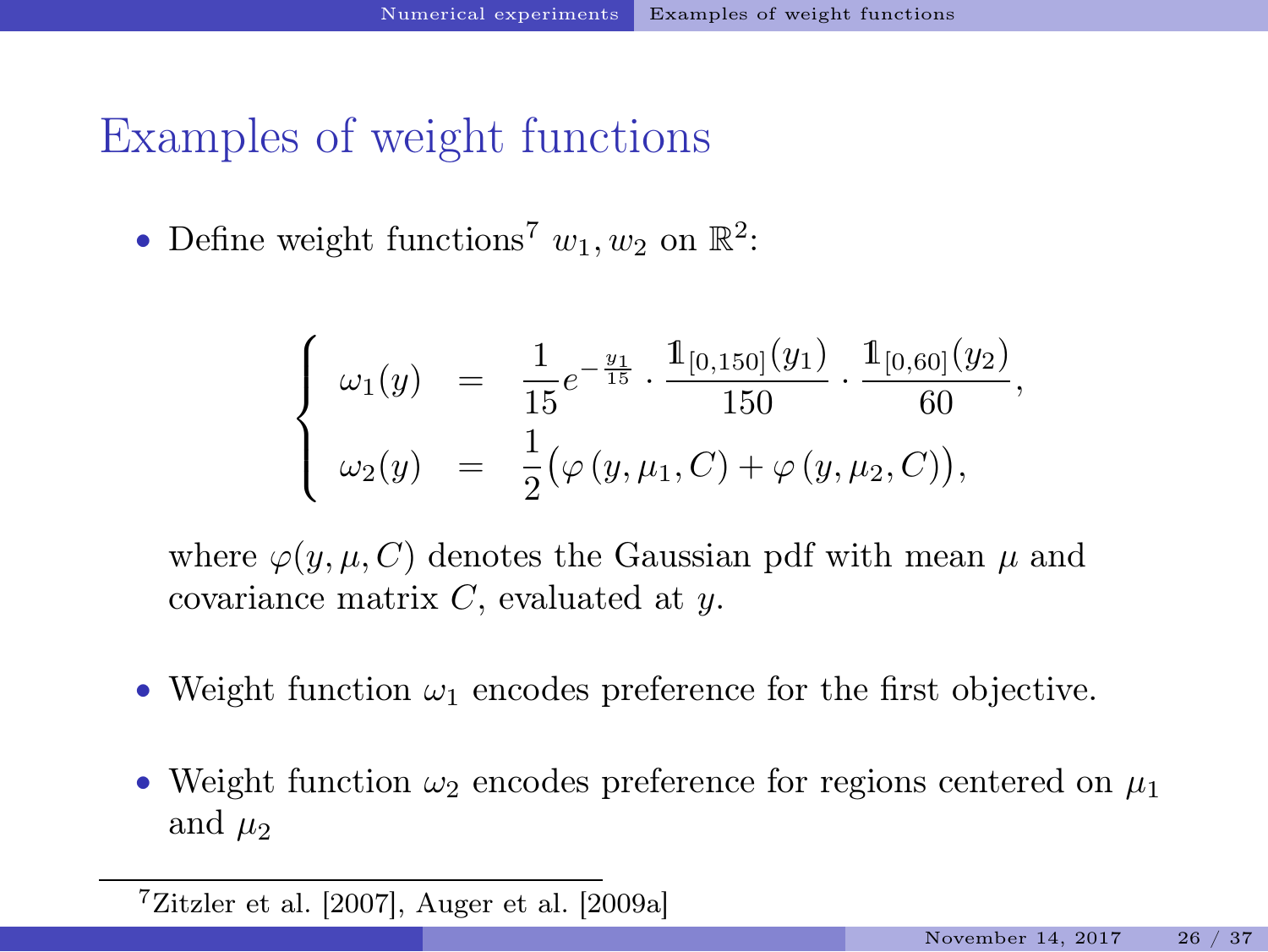### Results obtained using the EHVI criterion



Figure: Results obtained using the EHVI criterion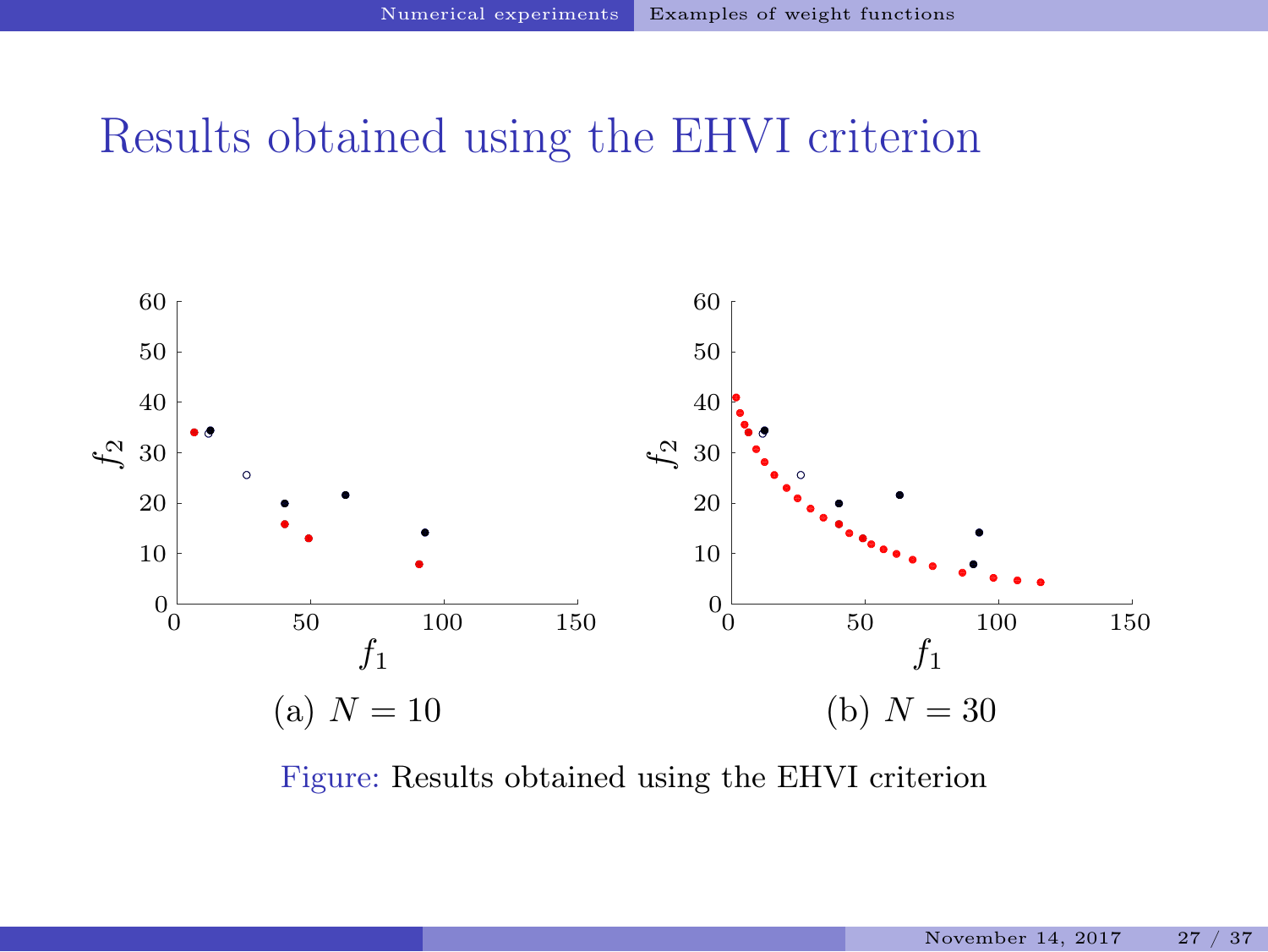### Preference for one objective



Figure: Results obtained using the EWHI criterion with an exponential weight function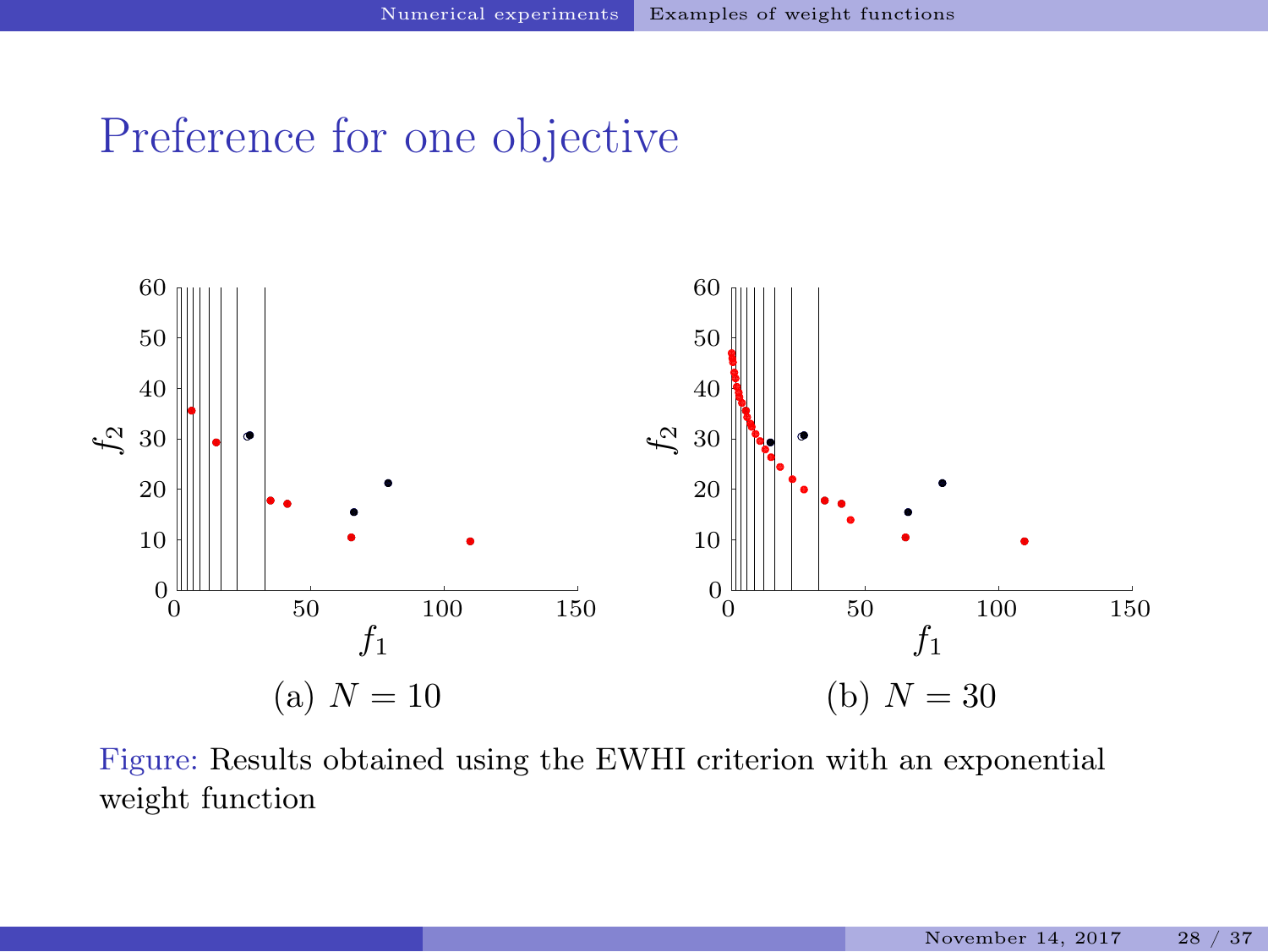### Preference for given regions



Figure: Results obtained using the EWHI criterion with a Gaussian weight function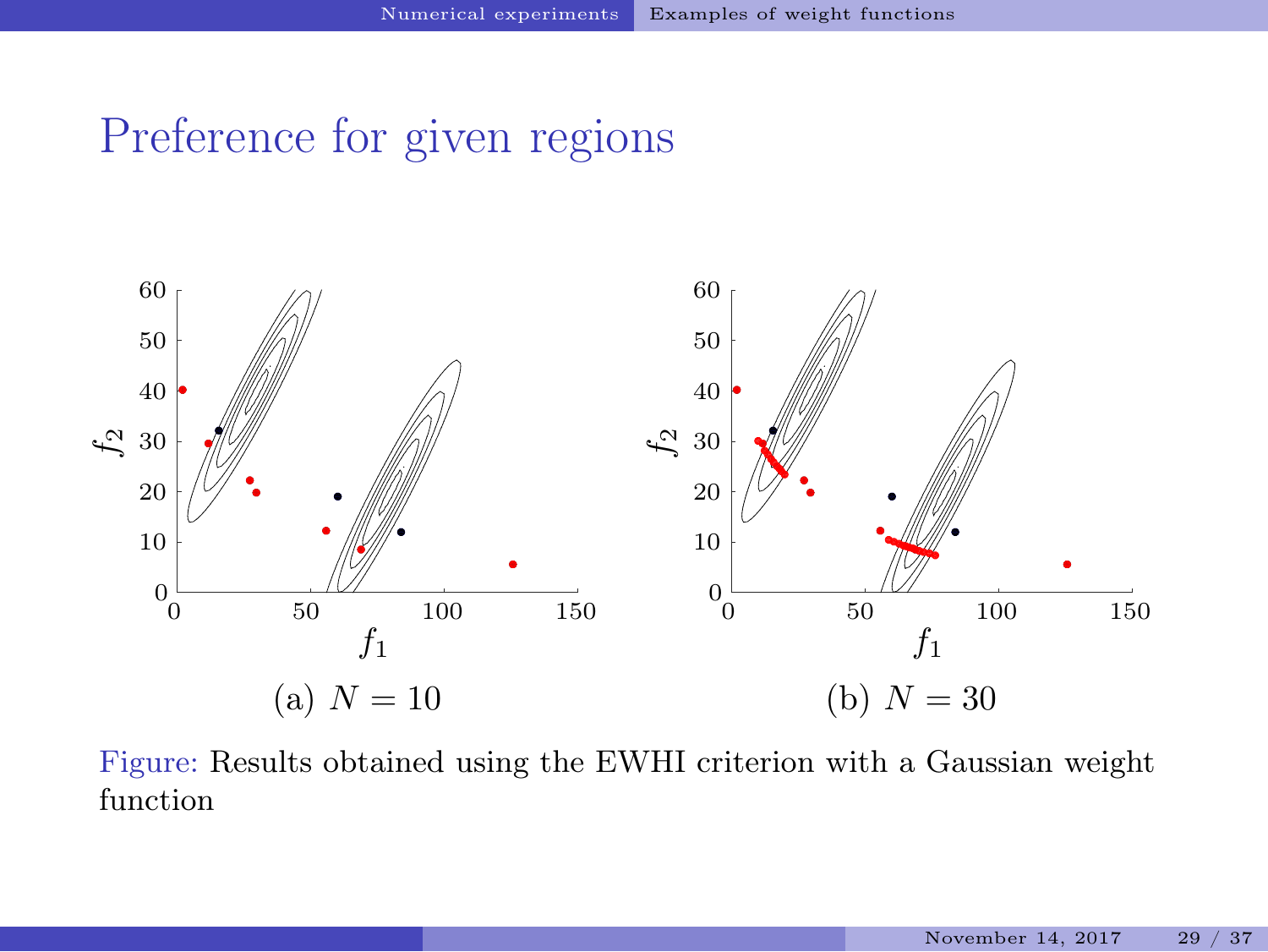- <span id="page-31-0"></span>2 [Proposed approach](#page-10-0)
- <sup>3</sup> [Numerical experiments](#page-23-0)

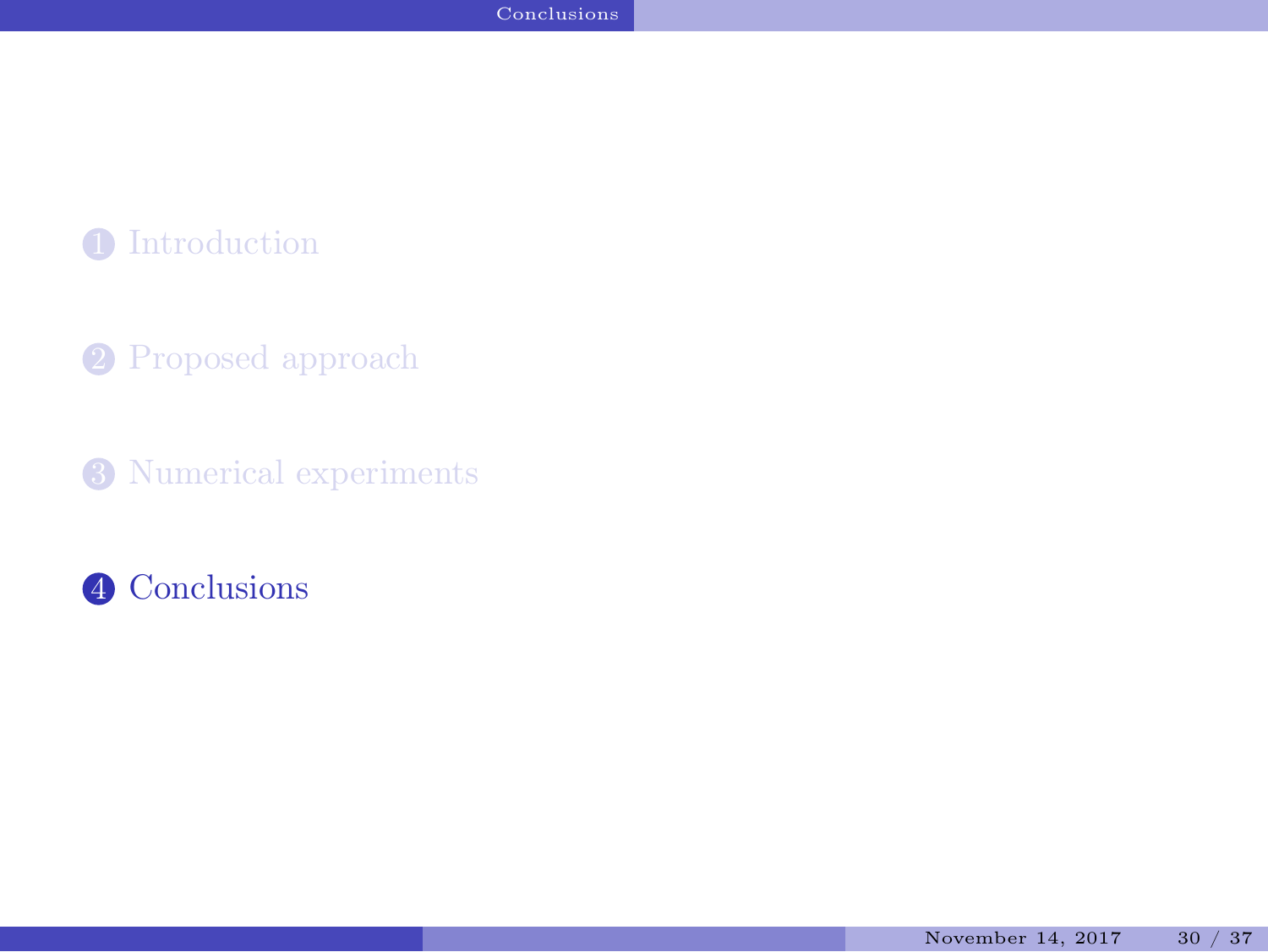### Summary of contributions & perspectives

- New EI sampling criterion called EWHI criterion.
- A generalization of the EHVI criterion.
- Makes it possible to encode preference on objectives or regions of the Pareto front<sup>8</sup>.
- Crafting of weight functions should be further investigated:
	- $\rightarrow$  Approaches based on desirability functions<sup>9</sup> are promising.
	- $\rightarrow$  Theoretical results from [Auger et al. \[2009b\]](#page-33-3) provide insights as well.

<sup>8</sup>See also the truncated EHVI criterion of [Yang et al. \[2016a](#page-37-1)[,b](#page-37-2)] <sup>9</sup>[Wagner and Trautmann \[2010\]](#page-37-3), [Emmerich et al. \[2014\]](#page-35-3)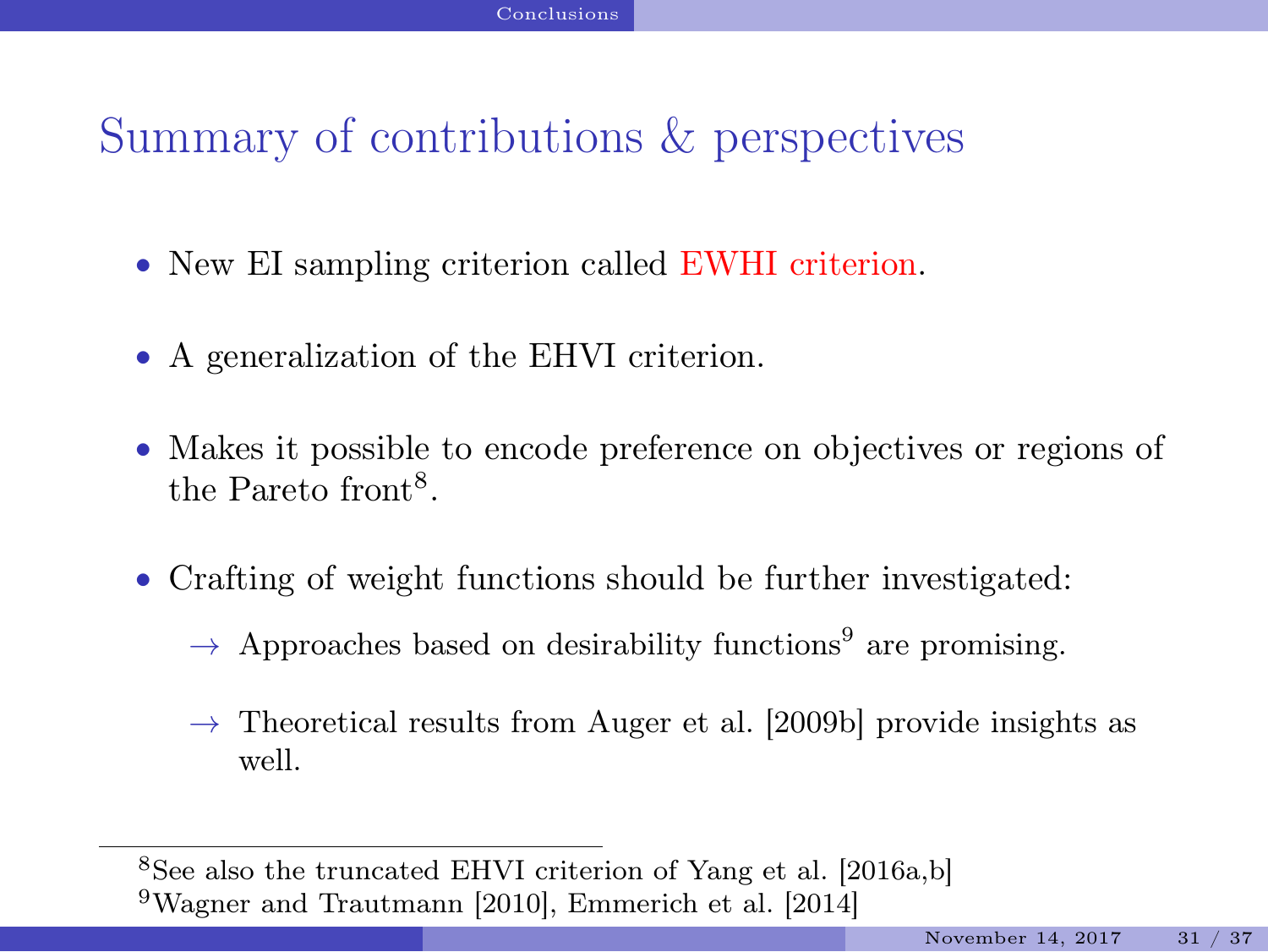### References I

- <span id="page-33-2"></span>A. Auger, J. Bader, D. Brockhoff, and E. Zitzler. Articulating user preferences in many-objective problems by sampling the weighted hypervolume. In *Proceedings of the 11th Annual conference on Genetic and evolutionary computation*, pages 555–562. ACM, 2009a.
- <span id="page-33-3"></span>A. Auger, J. Bader, D. Brockhoff, and E. Zitzler. Investigating and exploiting the bias of the weighted hypervolume to articulate user preferences. In *Proceedings of the 11th Annual conference on Genetic and evolutionary computation*, pages 563–570. ACM, 2009b.
- <span id="page-33-0"></span>J. Bader and E. Zitzler. Hype: An algorithm for fast hypervolume-based many-objective optimization. *Evolutionary Computation*, 19(1):45–76, 2011.
- <span id="page-33-1"></span>D. Chafekar, J. Xuan, and K. Rasheed. Constrained multi-objective optimization using steady state genetic algorithms. In *Genetic and Evolutionary Computation-GECCO 2003*, pages 813–824. Springer, 2003.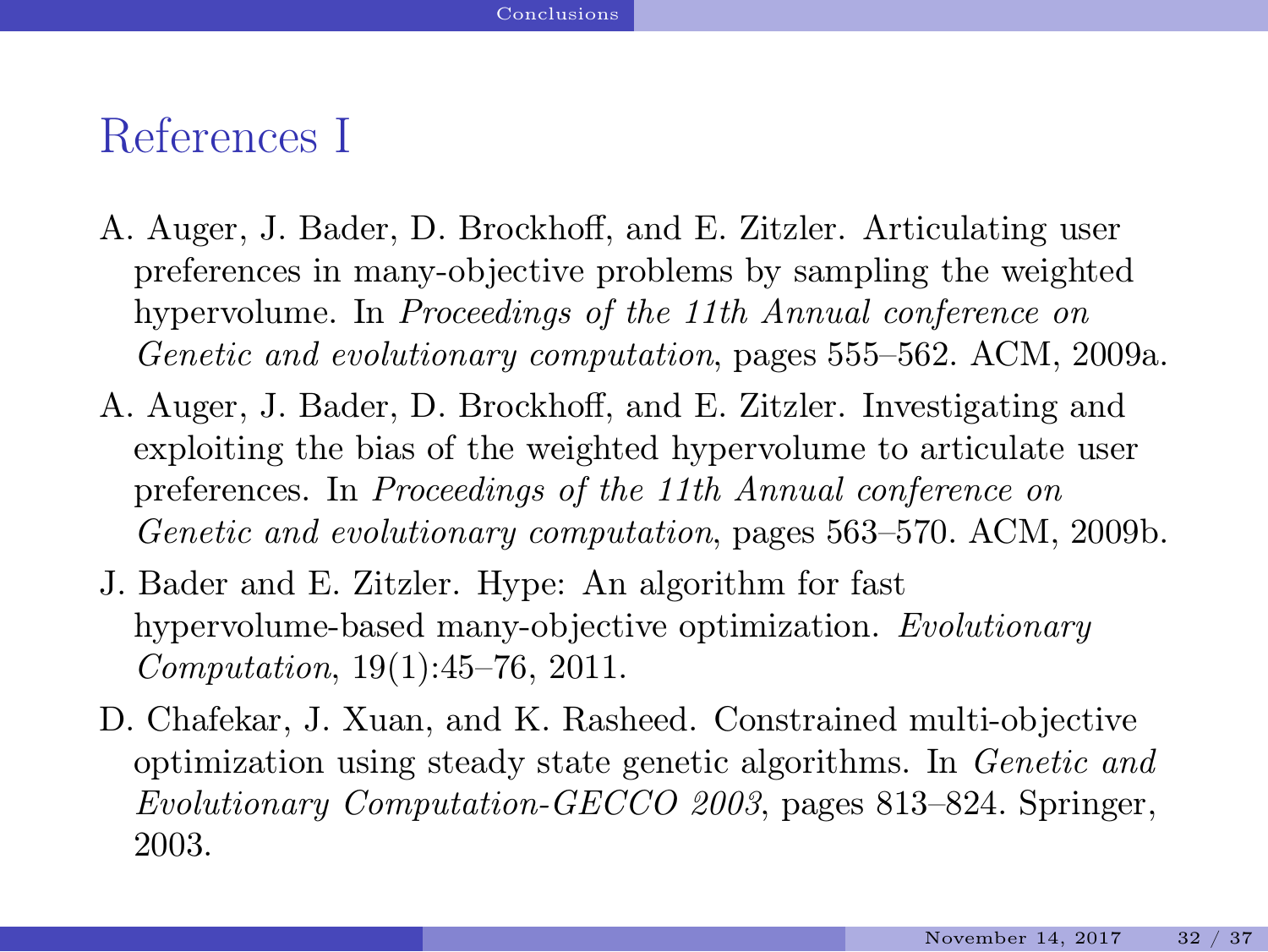### References II

- <span id="page-34-2"></span>I. Couckuyt, D. Deschrijver, and T. Dhaene. Fast calculation of multiobjective probability of improvement and expected improvement criteria for pareto optimization. *Journal of Global Optimization*, 60(3):575–594, 2014.
- <span id="page-34-3"></span>P. Del Moral, A. Doucet, and A. Jasra. Sequential monte carlo samplers. *Journal of the Royal Statistical Society: Series B (Statistical Methodology)*, 68(3):411–436, 2006.
- <span id="page-34-0"></span>M. Emmerich. *Single- and multiobjective evolutionary design optimization assisted by Gaussian random field metamodels*. PhD thesis, Technical University Dortmund, 2005.
- <span id="page-34-1"></span>M. Emmerich and J. W. Klinkenberg. The computation of the expected improvement in dominated hypervolume of Pareto front approximations. *Technical report, Leiden University*, 2008.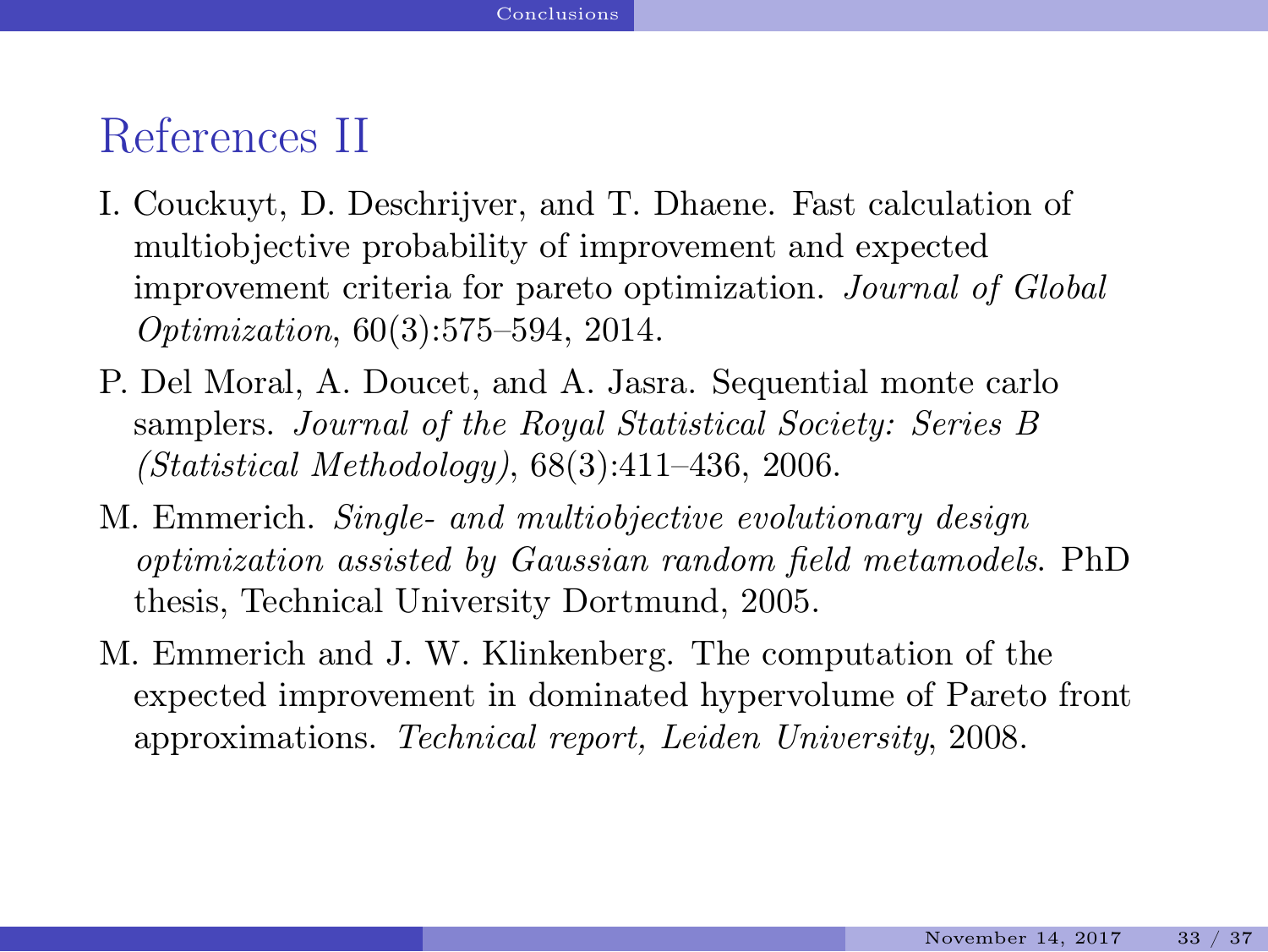### References III

- <span id="page-35-0"></span>M. Emmerich, K. C. Giannakoglou, and B. Naujoks. Single- and multi-objective evolutionary optimization assisted by Gaussian random field metamodels. *IEEE Transactions on Evolutionary Computation*, 10(4):421–439, 2006.
- <span id="page-35-3"></span>M. Emmerich, A. H. Deutz, and I. Yevseyeva. On reference point free weighted hypervolume indicators based on desirability functions and their probabilistic interpretation. *Procedia Technology*, 16: 532–541, 2014.
- <span id="page-35-2"></span>T. Friedrich, T. Kroeger, and F. Neumann. Weighted preferences in evolutionary multi-objective optimization. *International Journal of Machine Learning and Cybernetics*, 4(2):139–148, 2013.
- <span id="page-35-1"></span>I. Hupkens, M. Emmerich, and A. Deutz. Faster computation of expected hypervolume improvement. *arXiv preprint arXiv:1408.7114*, 2014.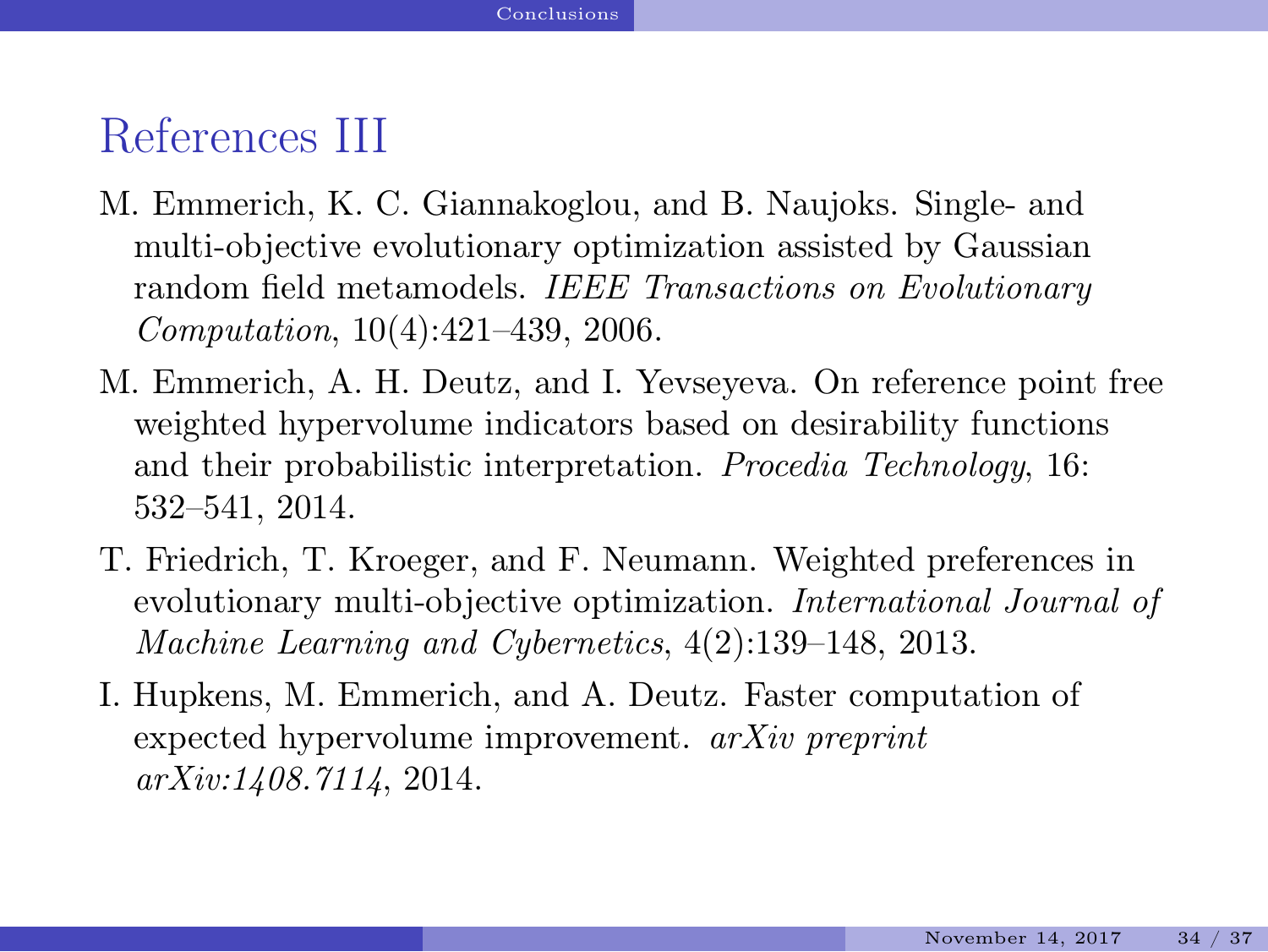### References IV

- <span id="page-36-3"></span>D. R. Jones, M. Schonlau, and W. J. Welch. Efficient global optimization of expensive black-box functions. *Journal of Global Optimization*, 13(4):455–492, 1998.
- <span id="page-36-0"></span>L. Li, I. Yevseyeva, V. Basto-Fernandes, H. Trautmann, N. Jing, and M. Emmerich. An ontology of preference-based multiobjective evolutionary algorithms. *arXiv preprint arXiv:1609.08082*, 2016.
- <span id="page-36-4"></span>J. S. Liu. *Monte Carlo strategies in scientific computing*. Springer, 2001.
- <span id="page-36-2"></span>J. Mockus, V. Tiesis, and A. Žilinskas. The application of Bayesian methods for seeking the extremum. In L. C. W. Dixon and G. P. Szegö, editors, *Towards Global Optimization*, volume 2, pages 117–129, North Holland, New York, 1978.
- <span id="page-36-1"></span>T. J. Santner, B. J. Williams, and W. Notz. *The design and analysis of computer experiments*. Springer, 2003.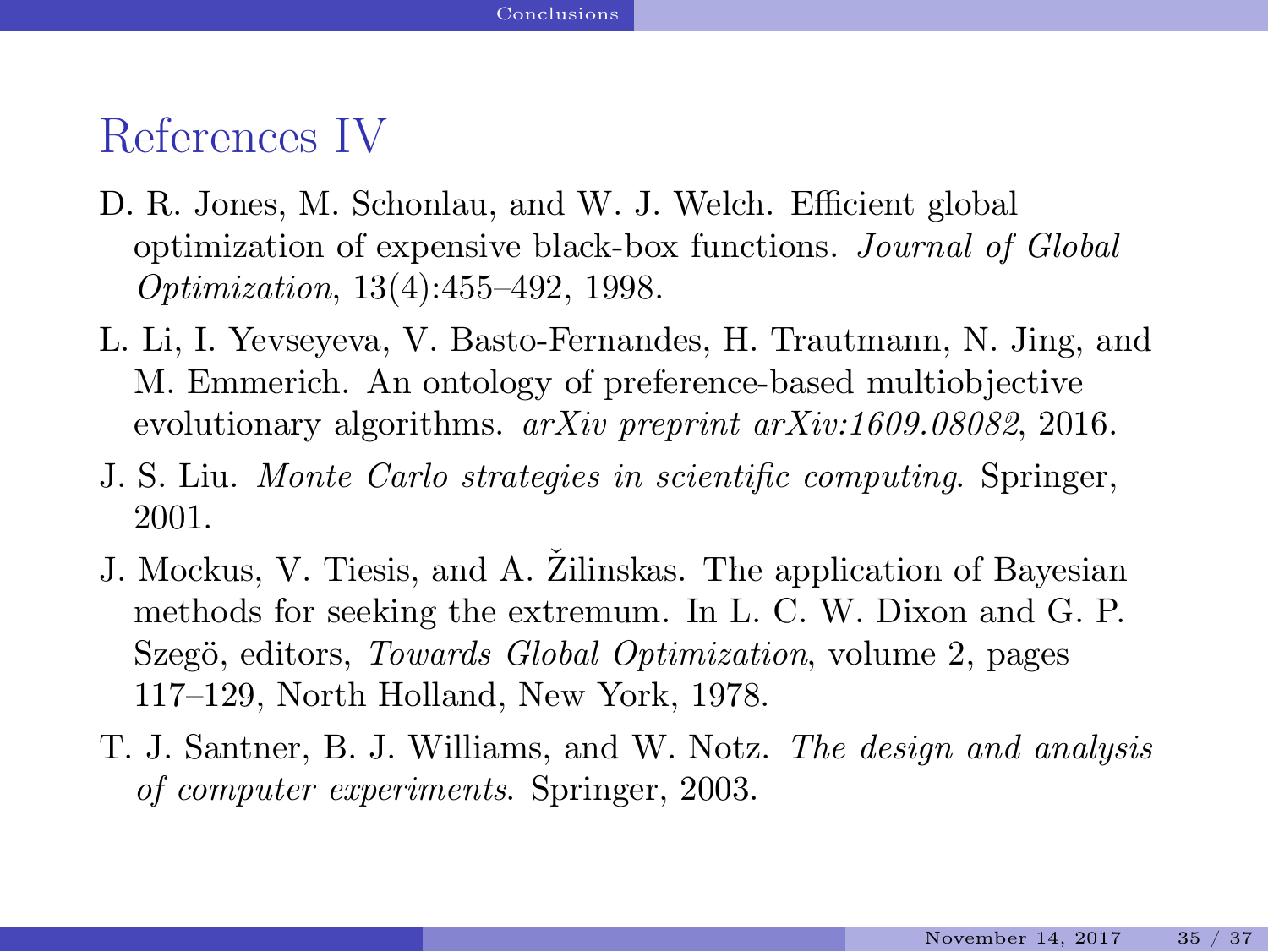### References V

- <span id="page-37-3"></span>T. Wagner and H. Trautmann. Integration of preferences in hypervolume-based multiobjective evolutionary algorithms by means of desirability functions. *IEEE Transactions on Evolutionary Computation*, 14(5):688–701, 2010.
- <span id="page-37-0"></span>C. K. I. Williams and C. Rasmussen. Gaussian processes for machine learning. *the MIT Press*, 2(3):4, 2006.
- <span id="page-37-1"></span>K. Yang, A. Deutz, Z. Yang, T. Bäck, and M. Emmerich. Truncated expected hypervolume improvement: Exact computation and application. In *Evolutionary Computation (CEC), 2016 IEEE Congress on, Submitted*, 2016a.
- <span id="page-37-2"></span>K. Yang, L. Li, A. Deutz, T. Back, and M. Emmerich. Preference-based multiobjective optimization using truncated expected hypervolume improvement. In *Natural Computation, Fuzzy Systems and Knowledge Discovery (ICNC-FSKD), 2016 12th International Conference on*, pages 276–281. IEEE, 2016b.